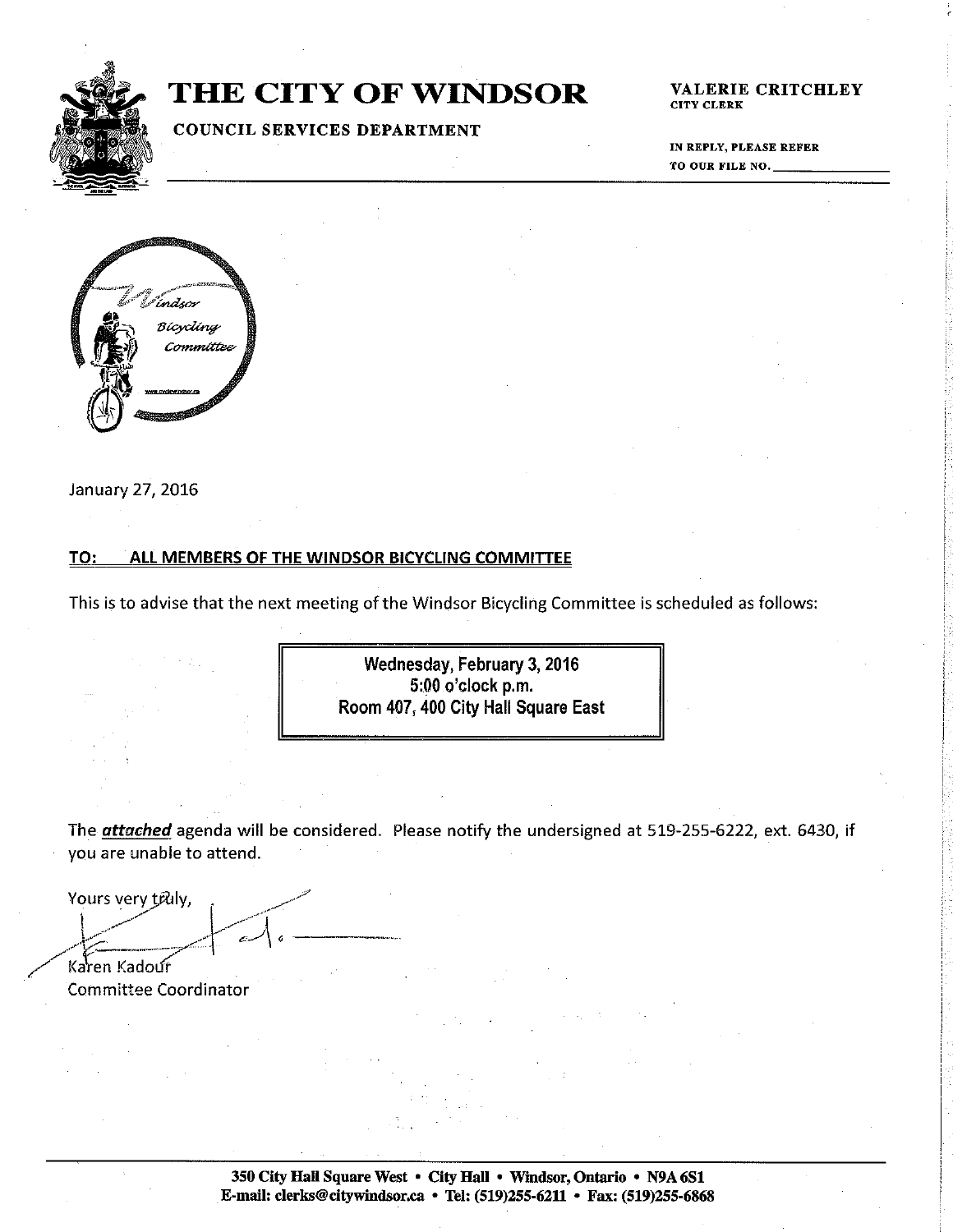# AGENDA

and Schedule "A" to the minutes of the Windsor Bicycling Committee meeting held Wednesday, February 3, 2016 at 5:00 o'clock p.m. Room 407,400 City Hall Square East



# 1. CALL TO ORDER

#### $2.$ ELECTION OF CHAIRPERSON

#### 3. DECLARATIONS OF CONFLICT

#### MINUTES 4.

Adoption of the minutes of the meeting held September 29, 2015 - (attached)

#### BUSINESS ITEMS 5.

#### Chair's Report 5.1

### 5.2 2016 Bike Events

- a) Discussion to determine the WBC 2016 Bike Events
- b) Proclamation Application for Bike to Work Day to be completed prior to the event if deemed to be a WBC 2016 event
- c) Earth Day Event Malden Park April 24, 2016

### 5.3 Cyclist/Pedestrian Collision Areas

J. Leitzinger to provide an update.

#### 5.4 Open Streets Windsor

The report of the Manager of Planning Policy dated October 29, 2015 entitled "Open Streets Windsor - Pilot Project" and Report No. 362 of the Social Development Health & Culture Standing Committee - attached.

# 5.5 Cycling and Pedestrian Pavement Markings

J. Leitzinger to provide an update.

#### 5.6 **Canada-US Greenways Vision Map**

Developing a U.S.-Canada Greenways Vision Map that would show how these two greenway systems could possibly be linked through a cross-border ferry service and the Gordie Howe Bridge

- 5.7 Gear Up and Go Passport Program J. Leitzinger to provide an update.
- 5.8 Representation at the Bike Summit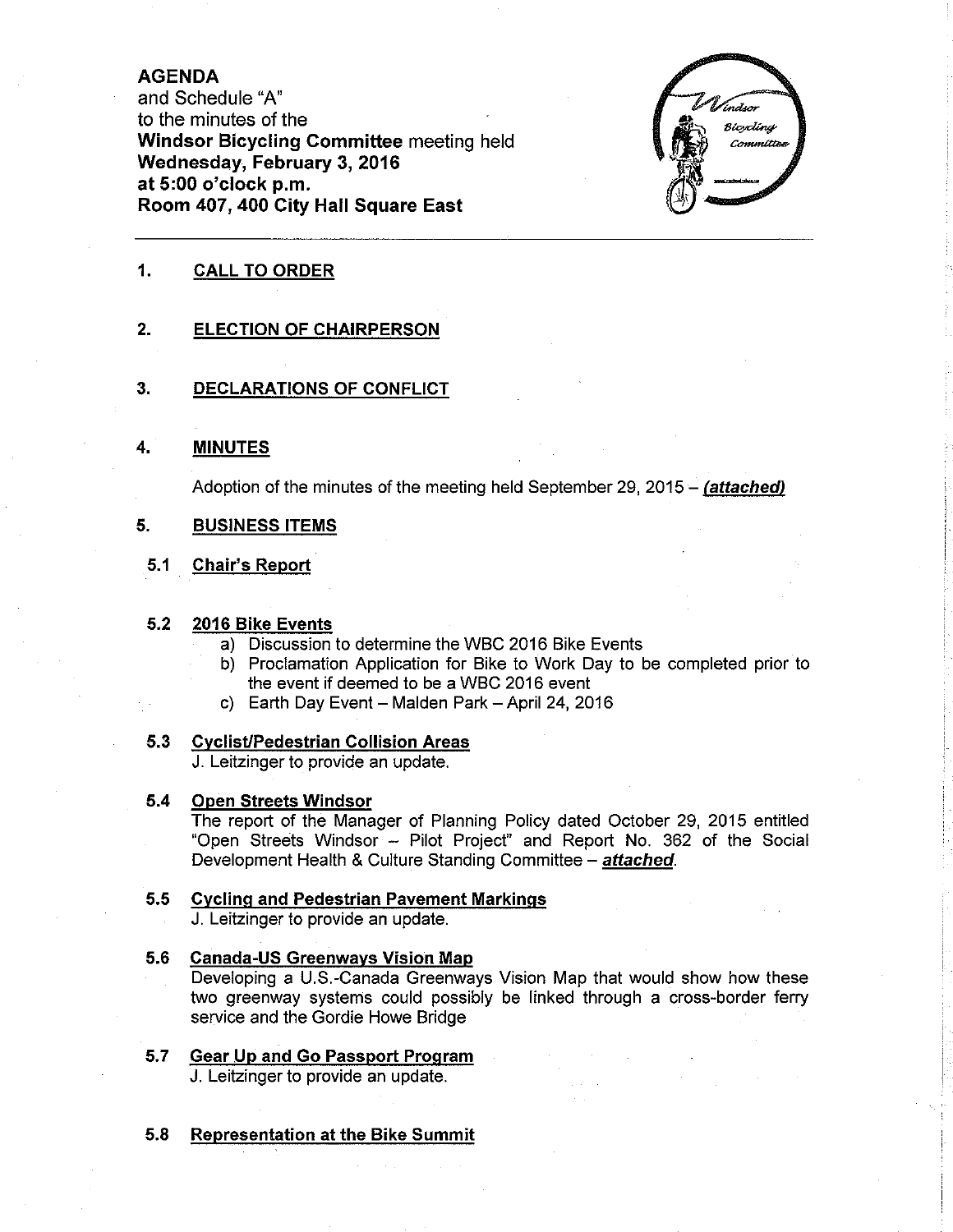Windsor Bicycling Committee Agenda

#### 6. NEW BUSINESS

#### 7. **ADJOURNMENT**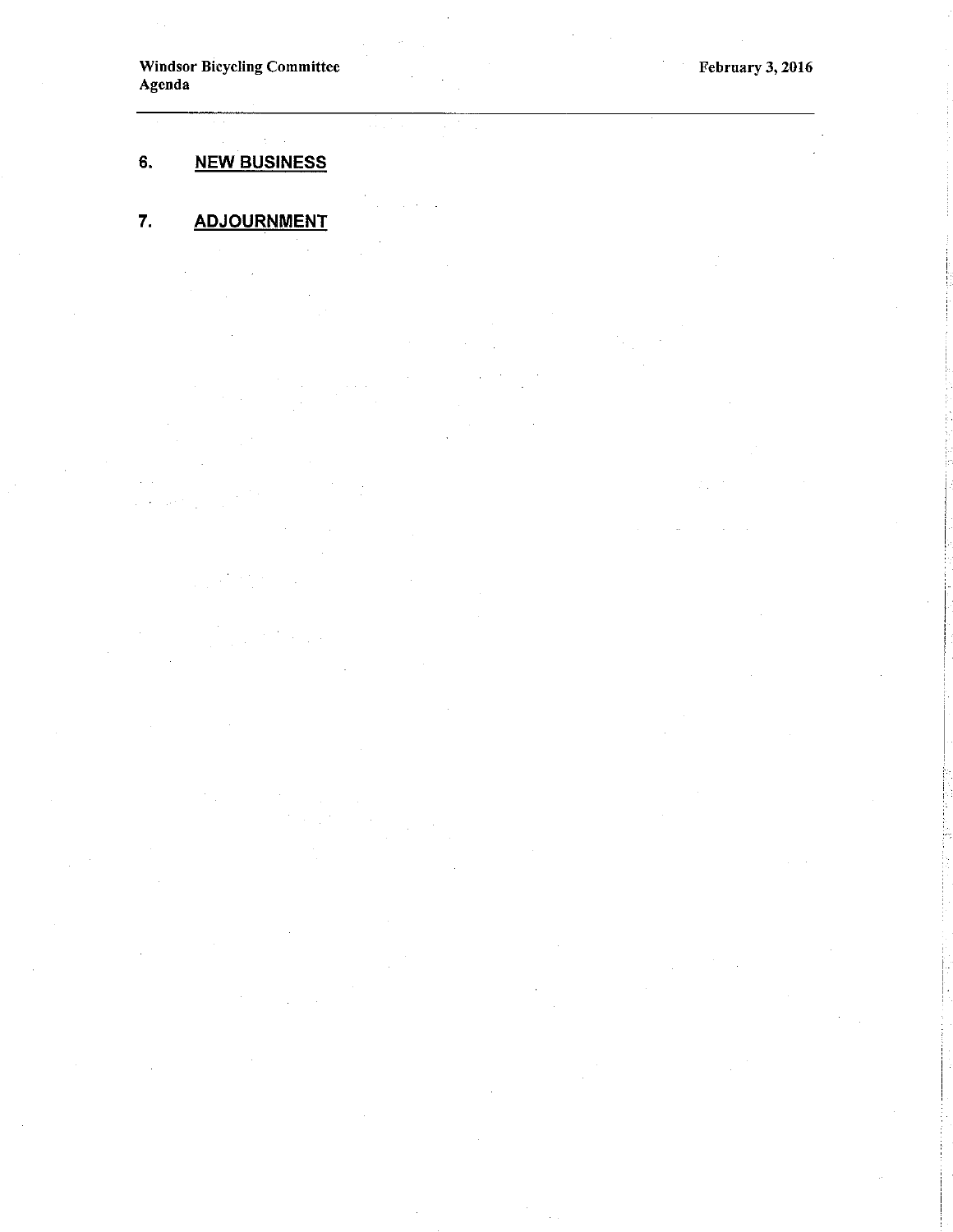KW

#### Windsor, Ontario September 29, 2015

A meeting of the Windsor Bicycling Committee is held this day commencing at 5:00 o'clock p.m. in Room 407, 400 City Hall Square East, there being present the following members:

Dr. Christopher Waters, Chair Jacques Berge Klaus Dohring Amy Farkas Jin Huang Anthony Ventimiglia

Absent:

Councillor Rino Bortolin Robert DiMaio

#### Also present are the following resource personnel:

Jen Leitzinger, Transportation Pianning Engineer Cathy Copot-Nepszy, Windsor Essex County Health Unit Karen Kadour, Committee Coordinator

### 1. CALL TO ORDER

The Chair calls the meeting to order at  $5:00$  o'clock p.m. and the Committee considers the Agenda being Schedule "A" *attached* hereto, matters which are dealt with as follows:

## 2. ADDITIONS TO THE AGENDA

Moved by A. Farkas, seconded by K. Dohring,

That Rule 3.3 (c) of the Procedure By-law 98-2011 be waived to add the following addition to the Agenda:

# 5.11 Redevelopment of Cabana Road

Carried.

#### 3. DECLARATIONS OF CONFLICT

None disclosed.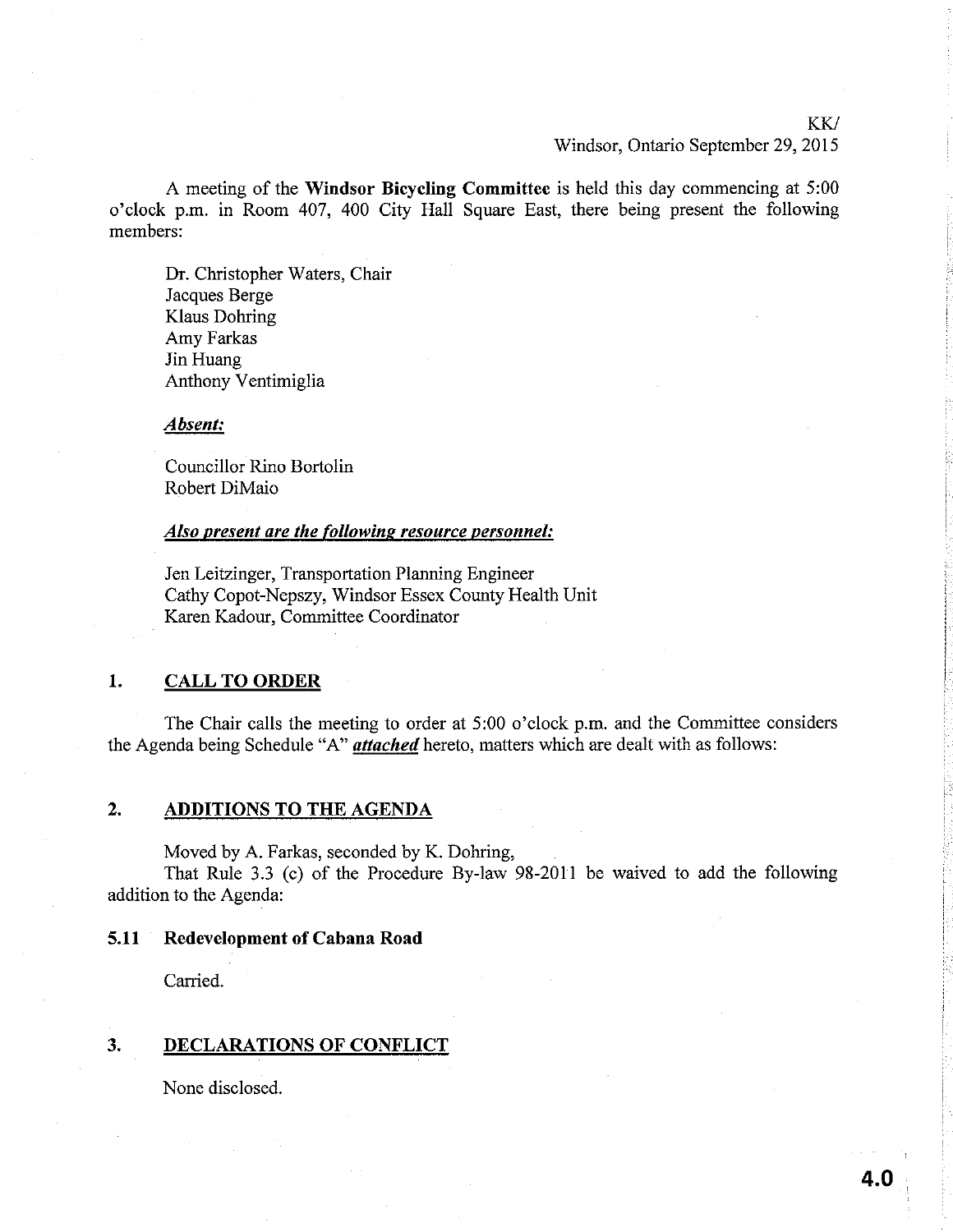#### 4. MINUTES

Moved by A. Ventimiglia, seconded by A. Farkas,

That the minutes of the Windsor Bicycling Committee of its meeting held August 12, 2015 BE ADOPTED as presented.

Carried.

# 5. BUSINESS ITEMS

#### 5.1 Chair's Report

The Chair reports he recently contacted Windsor Police Services, the Supervisor of Licensing and a member of Bike Friendly Windsor Essex regarding bike thefts in Windsor. He indicates he contacted the City Clerk to request stepping up enforcement on pawn shops and salvage yards.

## 5.11 Cabana Road Redevelopment

The Chair expresses disappointment in the recent announcement by the City of Windsor to put a hold on the Cabana Road redevelopment project.

An e-mail from the Chair dated September 29, 2015 entitled "Cabana Bike Lanes" is distributed, *attached* as Appendix "A".

J. Leitzinger refers to Council Resolutions CR209/2014 and CR92/2015 which approved the Cabana Road Cycling Facilities and includes dedicated funding in the amount of \$4.8 M. It is still very premature to indicate that this original plan is not going to occw. These Council Resolutions are still valid and no new resolutions exist for Cabana Rd. The 2016 budget deliberations are tentatively scheduled for December 7, and there is no funding in the 5-year capital for adding lanes to Cabana Rd. Many of the intersections that have not been reconstructed to the preferred design in the Cabana Rd. are experiencing peak volumes and widening is required as per the Cabana/Division Rd. Environmental Assessment (EA). She states the preferred design in this EA includes a 4-lane cross-section, cycling facilities (bike lanes), sidewalks and curb and gutter.

Moved by A. Farkas, seconded by J. Berge,

WHEREAS following extensive public and expert consultation, a comprehensive plan for improving cycling facilities on Cabana Road has been developed and approved by Council Resolution 209/2014 and Council Resolution 92/2015; and

WHEREAS this plan has the potential to protect wlnerable cyclists and pedestrians and increase the use of active transportation along this busy transportation corridor, as well as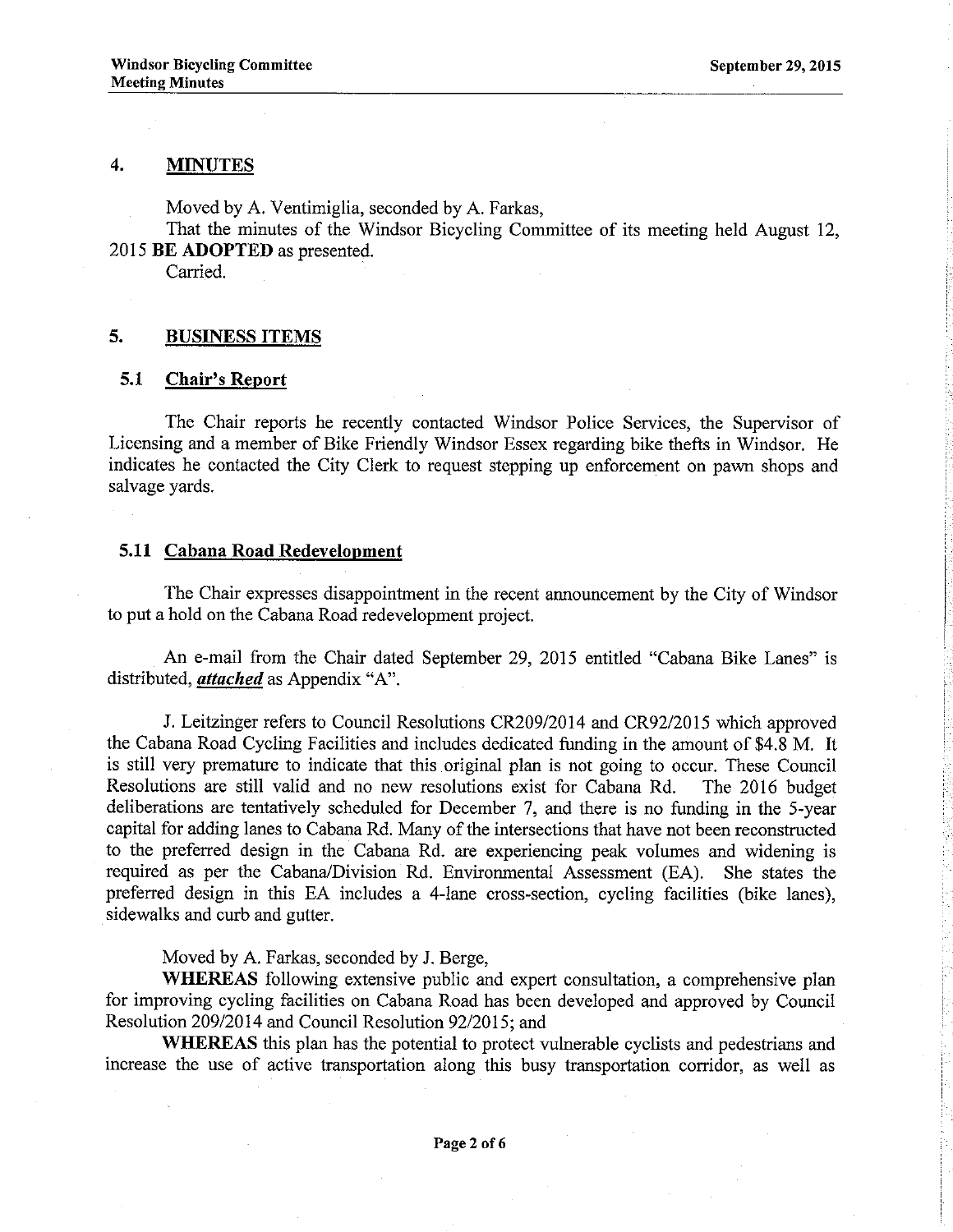contribute to the closing of the Windsor Loop as contemplated by the Bicycle Use Master Plan; and

WHEREAS Cabana Road is a particularly dangerous street for cycling in its current form; and

WHEREAS increasing active transportation produces better health outcomes in residents, preventively decreasing the need for visits to hospitals and other medical facilities; and WHEREAS active transportation facilities reduce vehicular traffic

THEREFORE BE IT RESOLVED that the Windsor Bicycling Committee urges City Council to reverse plans to delay or reconsider the construction of Active Transportation facilities on Cabana Road and indeed that the project begin as soon as possible.

Carried.

## 5.2 Safefv Devices. Public Service Announcements (PSA)

A document that illustrates samples of safety devices including reflective vests, bike lights and bike bells is distributed and *attached* as Appendix "B".

The Chair advises he contacted AM800 regarding PSA announcements and was quoted a price of37 spots for \$2,000.

A. Farkas suggests some of the ads could address the recent legislation relating to the one metre rule.

Moved by A. Ventimiglia, seconded by A. Farkas,

That APPROVAL BE GIVEN to an expenditure for 50% of the surplus WBC Operating Budget for the purchase of bicycle safety devices and the remaining 50% for the purchase of Public Service Amouncements from 4M800 Radio

Carried.

### 5.3 Cyclist/Pedestrian Collision Areas

J. Leitzinger reports information relating to the cyclislpedestrian collision areas is not available for public consumption. She indicates that a technical review is possible if a specific request pertaining to the cyciist collisions is made.

K. Dohring volunteers to visit the "hot spots" where collisions have occurred. He requests information be provided relating to the location, types of accidents that have transpired in the past, and the number of incidents that occurred on a particular site.

Moved by J. Berge, seconded by J. Huang,

That Administration BE REQUESTED to provide a report outlining the five top collision areas in the City of Windsor and to provide mitigating factors, i.e. how to prevent accidents from reoccurring and further, that Administration **BE REQUESTED** to review bike signage and road markings at the locations that have been identified.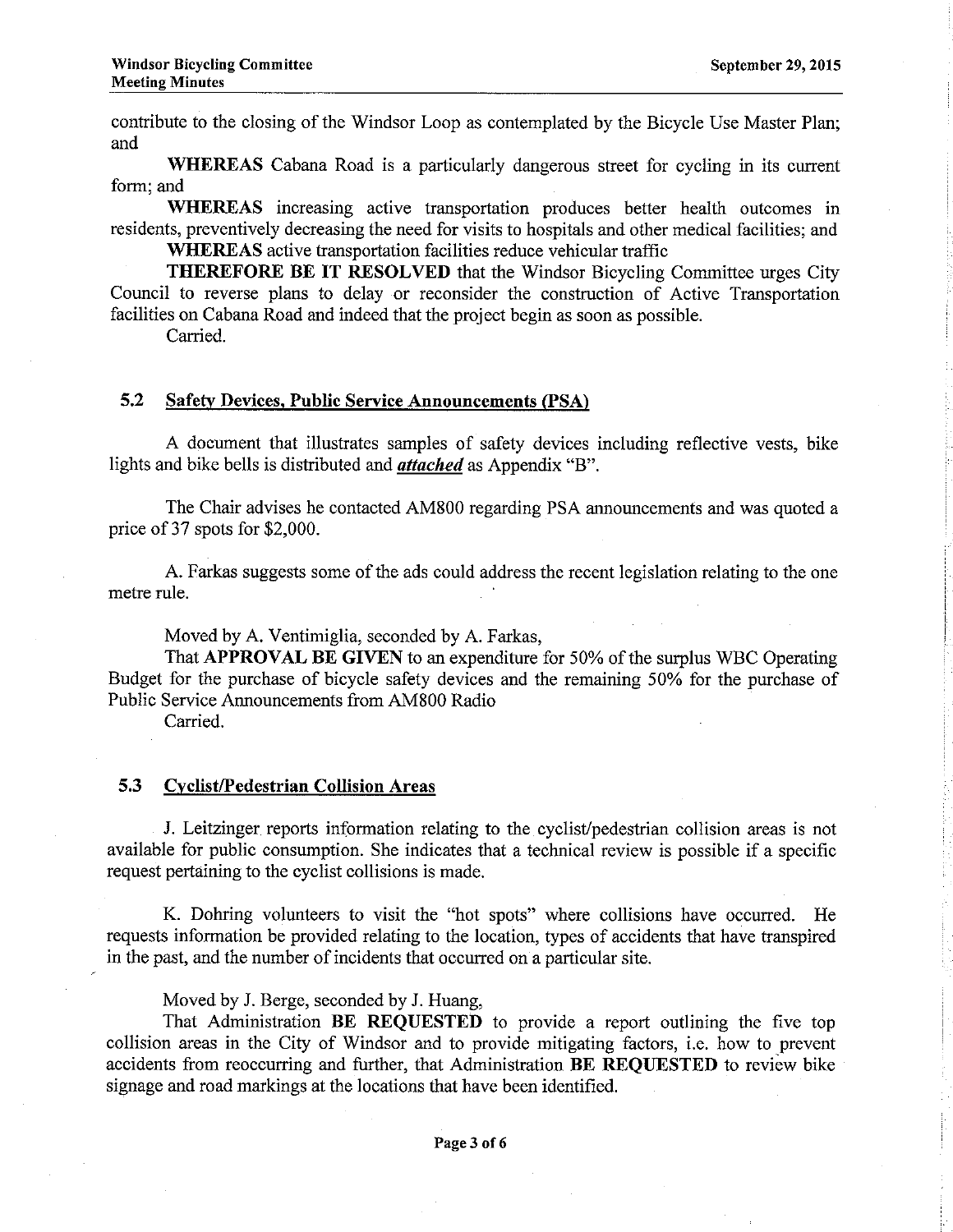Carried.

# 5.4 Bike Infrastructure on the New Bridge

C. Copot-Nepszy notes a meeting will be held with several stakeholders including ERCA, administration from the City, Port Authority regarding connectivity on the new bridge.

# 5.5 Ministry of Transportation (MTO) Cycling Training Fund 2015 & 2016

J. Leitzinger advises the City of Windsor has submitted an application for the Cycling Curriculum and/or Public Education grant (Appendix B of the application). Appendix A focuses on Cycling Skills and/or Training. A maximum of \$25,000 is available for the Cycling Curriculum and Public Education portion of the grant.

# 5.6 Cycling Street Markings

A. Farkas states the active transportation including the prominent street markings in Traverse City is excellent.

J. Leitzinger indicates in terms of the pavement markings (cold plastic pavement markings manufactured by 3M) in Traverse City, these were recently installed and oftentimes, these markings are removed by the street ploughs during the winter season. In addition these types of markings are costly and there is currently no budget increase. She states that the City utilizes Ontario Traffic Manual (OTM) Book 18 Cycling Facilities, ùhich is an Ontario standard for cycling related information, including pavement markings. She also indicates that painted arrows are optional and therefore not mandatory in bike lanes. As per the OTM Book 18, "an optional directional arrow may also be used where the direction of travel is not clear or additional guidance is required. For example, the arrow may be used on contraflow bike lines or at intersections where cyclists will take different trajectories at or on the approach to an intersection depending on the tuming movement they are making."

## Moved by A. Farkas, seconded by K. Dohring,

Whereas there have been developments in best practices, techniques and materials in terms of cycling pavement markings (samples of which are attached), the Windsor Bicycling Committee recommends that Administration BE REQUESTED to provide a report regarding how the City of Windsor might improve its cycling and pedestrian pavement markings in terms of durability and clarity, and further, that particular consideration be given to use directional arrows on bicycle lanes to encourage riding in the direction of traffic.

Carried.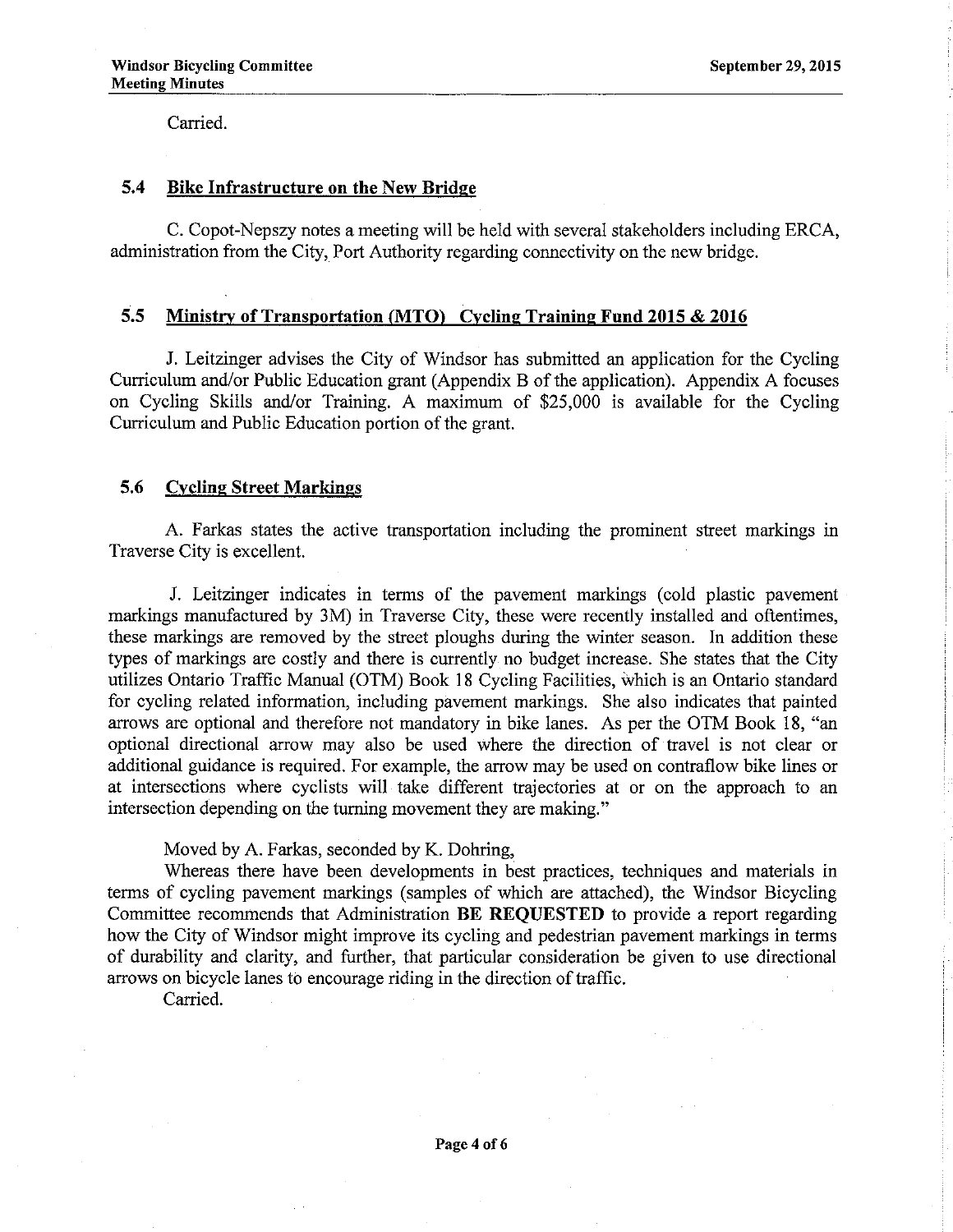# 5.7 Enforcement

The Chair advises Constable Brad Rivett reported 14 wamings were issued for several different offences including cyclists during the Bike Safety Enforcement Week held in June 2015.

Moved by A. Ventimiglia, seconded by J. Huang,

WHEREAS enforcement is a widely recognized part of improving cycling safety; and

WHEREAS the Windsor Police Services has carried out bicycling safety enforcement campaigns in the past, most recently, during the summer of 2015, and these campaigns have been an important way to improve awareness of safe cycling; and

WHEREAS the Province of Ontario recently passed legislation which requires motorists to pass cyclists at a one-metre distance;

THEREFORE BE IT RESOLVED that City Council BE REQUESTED to recommend to the Windsor Police Services that consideration be given to a comprehensive cycling enforcement strategy drawing on best practices from other jurisdictions and further, that this strategy include education through enforcement, the need to tackle unsafe motoring as well as improper cycling, the expanded use of officers on bicycles, improved training for officers on bicycles and further attention to the issue of stolen bicycles.

Carried.

#### 5.8 Bike Racks

The Chair remarks the new bicycle facilities on Devonshire Road are exceptional.

J. Leitzinger notes the Plaruring and Building Services Department will review the status of bike parking at the following locations and will report back:

- 300 Tecumseh Rd. E
- 1643 Tecumseh Rd. E (Goodwill and Maxim Medical)
- o 4371 Walker Rd. Real Canadian Superstore

#### 5.9 2016 WBC Operatine Budeet

The Chair intends to request Council provide the same 2015 Operating Budget (\$4,300) for 2016. The Committee encourages the Chair to request additional funds in the 2016 budget in light of the need for a comprehensive outreach strategy and, the expanded mandate of the Committee to include all forms of active transportation.

C. Copot-Nepszy suggests a comprehensive outreach strategy be developed to include key messages each year. K. Dohring notes pedestrians are now being included in the WBC's outreach.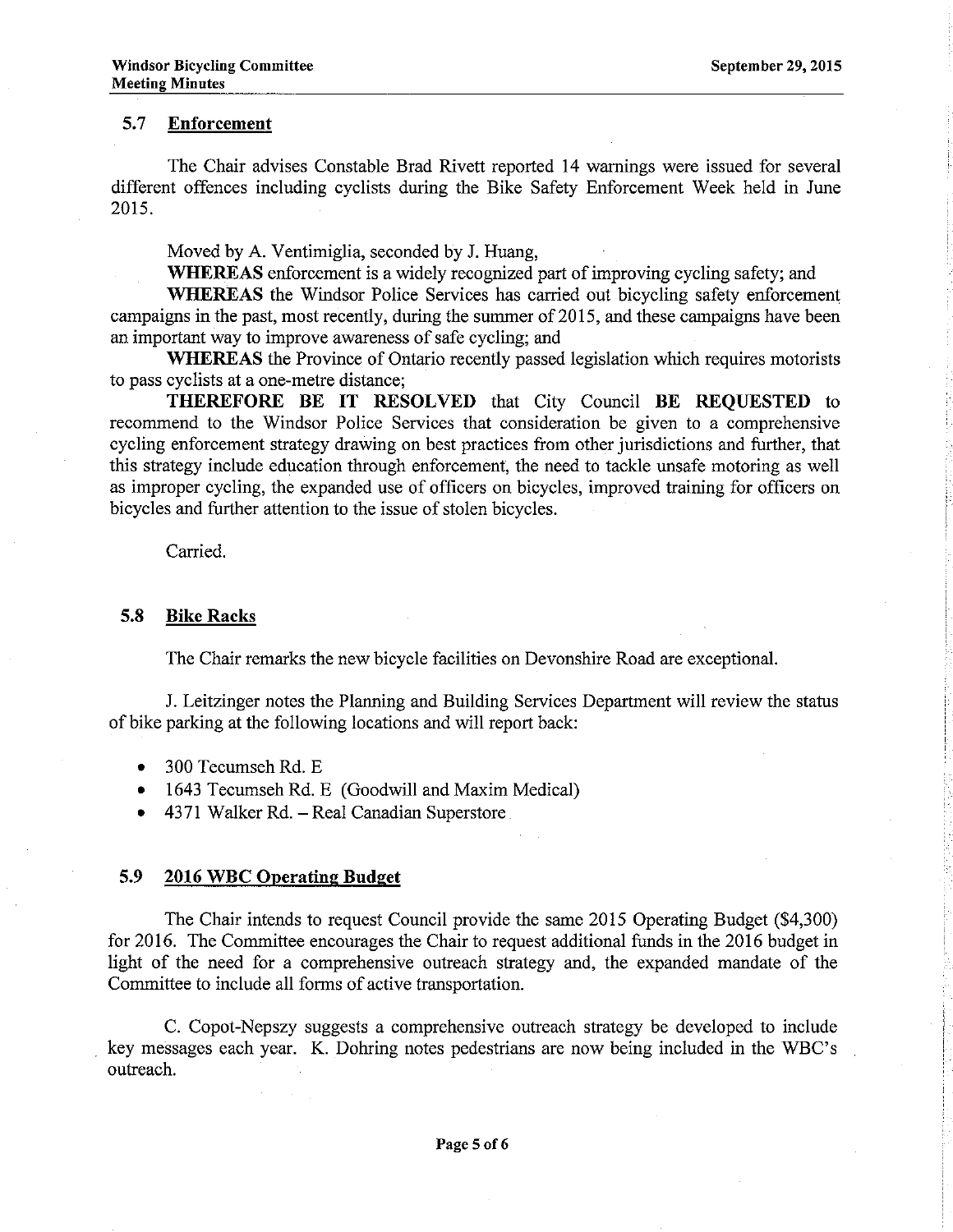# 5,10 Confirm & Ratifv E-Mail Poll

Moved by A. Ventimiglia, seconded by K. Dohring,

That the e-mail poll conducted to approve an expenditure in the upset amount of \$58.73 for the purchase of safety devices for the Windsor Tandem Club payable to Dr. Chris Waters, Chair of the Windsor Bicycling Committee BE CONFIRMED AND RATIFIED.

Carried.

# 6. NEW BUSINESS

Discussion ensues regarding the creation of a new logo. K. Dohring suggests the phrase "Bike & Walk Windsor" as the public may be unaware of the term "active transportation".

The Chair announces he will step down as Chair at the end of the year.

The Chair states he received an e-mail from Monique Lessard, Public Health Nurse dated September 28, 2015 entitled "Safety concerns at Catholic Central", *attached* as Appendix "C". A request for signage, crosswalk paint or speed bumps to be installed on Tecumseh Road in front of the school is required as this area poses safety concems for the students. It is generally agreed this matter will be discussed at the January 2016 meeting.

# 7, ADJOURNMENT

There being no further business, the meeting is adjoumed at 6:30 o'clock p.m.

CHAIR

#### COMMITTEE COORDINATOR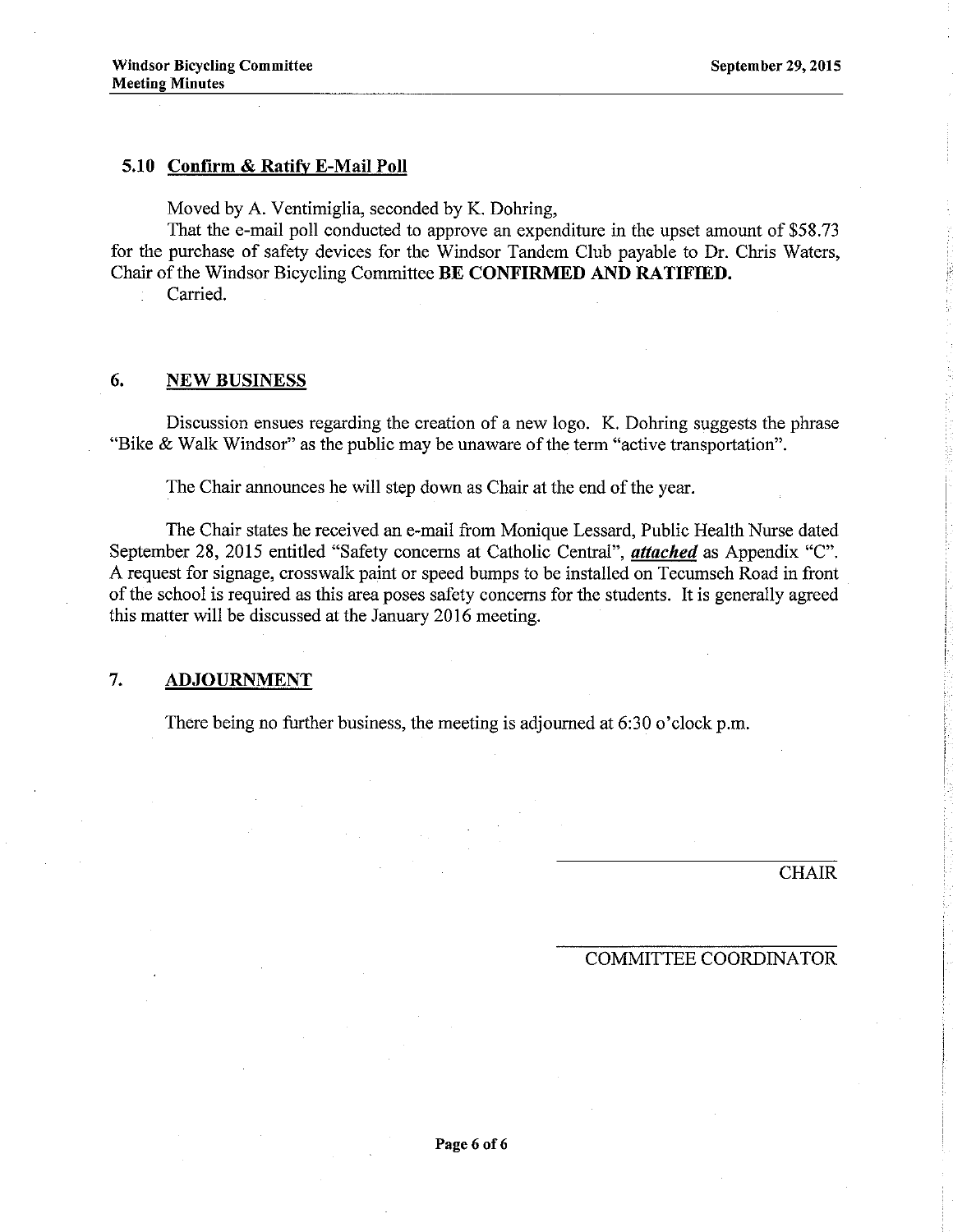### DEFERRED to the February 1, 2016 meeting of Council to allow for more time for public engagement as adopted by Council at its meeting held January 4, 2016 [CR28/2016] tAc

Windsor, Ontario, February l, 2016

# REPORT NO. 362 of the SOCIAL DEVELOPMENT, HEALTH & CULTURE STANDINC COMMITTEE of its meeting held December 9, 2015

Present: Councillor Ed Sleiman, Chair Councillor Paul Borrelli Councillor Rino Bortolin Councillor John Elliott Councillor Jo-Anne Gignac

That the following recommendation of the Social Development, Health and Culture Standing Committee BE APPROVED as follows:

Moved by Councillor Gignac, seconded by Councillor Bortolin,

- I. That the route shown in Appendix 'A' BE APPROVED for use in conjunction with "Open Streets Windsor" events planned for Sunday, July 17, 2016 and Sunday, September 18,2016 from 9:00am to l:00pm;
- II. That Council APPROVE a transfer of \$45,000 from the Community Energy Sustainability Model project account #7131008 to the Open Streets 'Windsor project account #7151021 for the purpose of contributing to the expenses related to the 2016 events, with the balance of \$10,000 to be funded from the Environmental Master Plan as part of that mandate;
- III. That Administration BE DIRECTED to report back to City Council on the outcome of the 2016 events and discuss options for the consideration of future events. Carried.

Councillor Elliott was absent at the time the vote was taken.

Clerk's Note: The report of the City Planner dated October 29, 2015 entitled "Open Slreets Windsor - Pilot Project" are *attached* as background information.

s 23i2015 SPL/12373

### **CHAIRPERSON**

### SUPERVISOR OF COUNCIL SERVICES

Page 1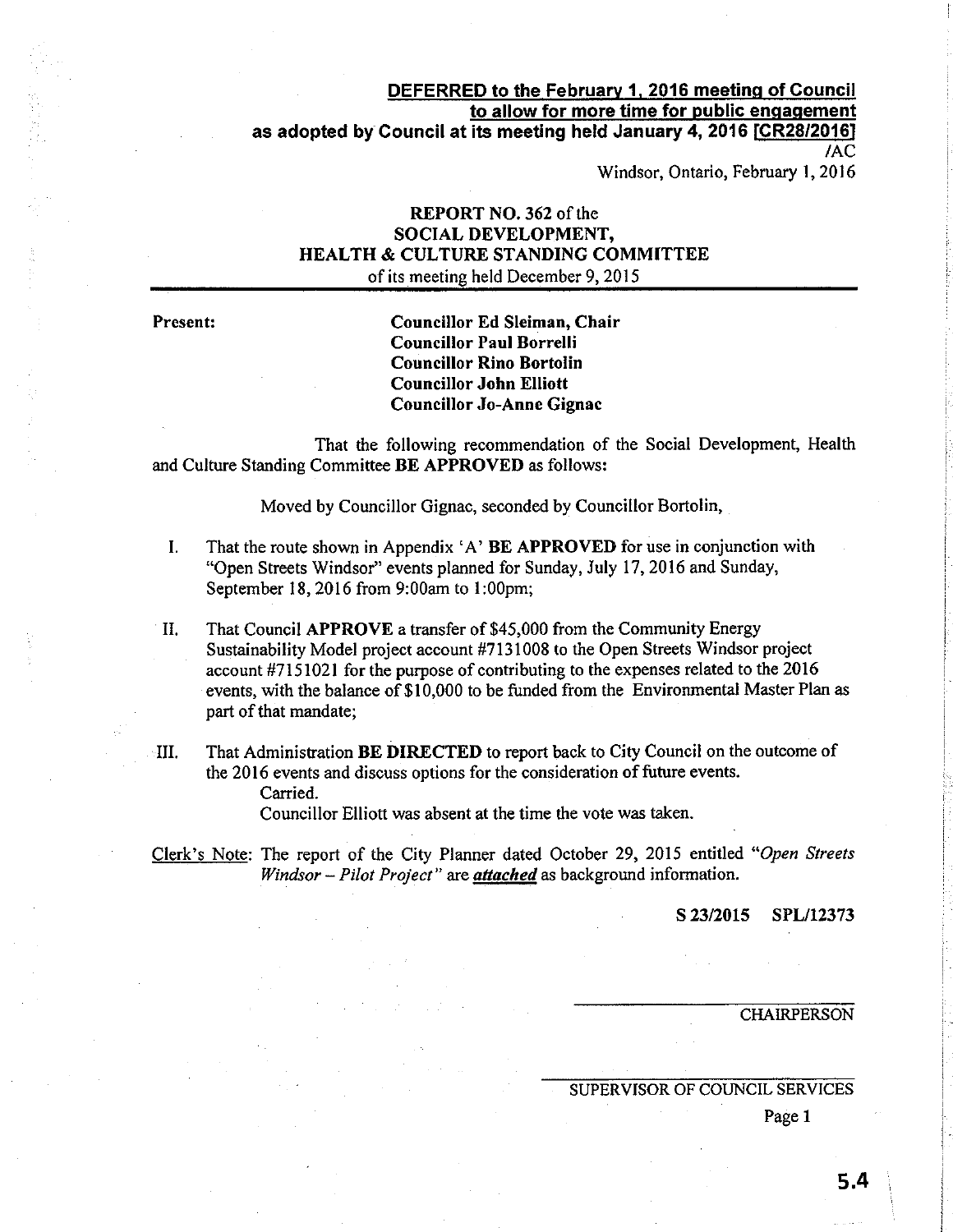| NOTIFICATION:                     |                |                           |                  |            |
|-----------------------------------|----------------|---------------------------|------------------|------------|
| Name                              | <b>Address</b> | Email Address             | <b>Telephone</b> | <b>FAX</b> |
| Cathy Copat-Nepszy, Windsor-Essex |                | cnepszy@wechealthunit.org |                  |            |
| County Health Unit                |                |                           |                  |            |

 $\mathcal{L}_{\text{eff}}$ 

 $\sim$ 

 $\langle\mu\rangle\langle\mu\rangle$ 

 $\mathcal{F}^{\text{R}}_{\text{max}}$  is a set of  $\mathcal{F}^{\text{R}}_{\text{max}}$  . The set of  $\mathcal{F}^{\text{R}}_{\text{max}}$ 

 $\hat{\mathcal{A}}$ 

 $\sim 10^6$ 

 $\hat{\beta}$ 

 $\label{eq:2.1} \mathcal{L}=\frac{1}{2}\sum_{i=1}^{n} \frac{1}{2} \sum_{i=1}^{n} \frac{1}{2} \sum_{i=1}^{n} \frac{1}{2} \sum_{i=1}^{n} \frac{1}{2} \sum_{i=1}^{n} \frac{1}{2} \sum_{i=1}^{n} \frac{1}{2} \sum_{i=1}^{n} \frac{1}{2} \sum_{i=1}^{n} \frac{1}{2} \sum_{i=1}^{n} \frac{1}{2} \sum_{i=1}^{n} \frac{1}{2} \sum_{i=1}^{n} \frac{1}{2} \sum_{i=1}^{n} \frac$ 

a<br>Saadii (1990) Mariya (1990)<br>Saadii (1990) Mariya (1990) Mara

 $\mathcal{L}_{\mathcal{A}}$  and  $\mathcal{L}_{\mathcal{A}}$  are the set of the set of the set of  $\mathcal{A}$ 

Page 2

 $\sim 10$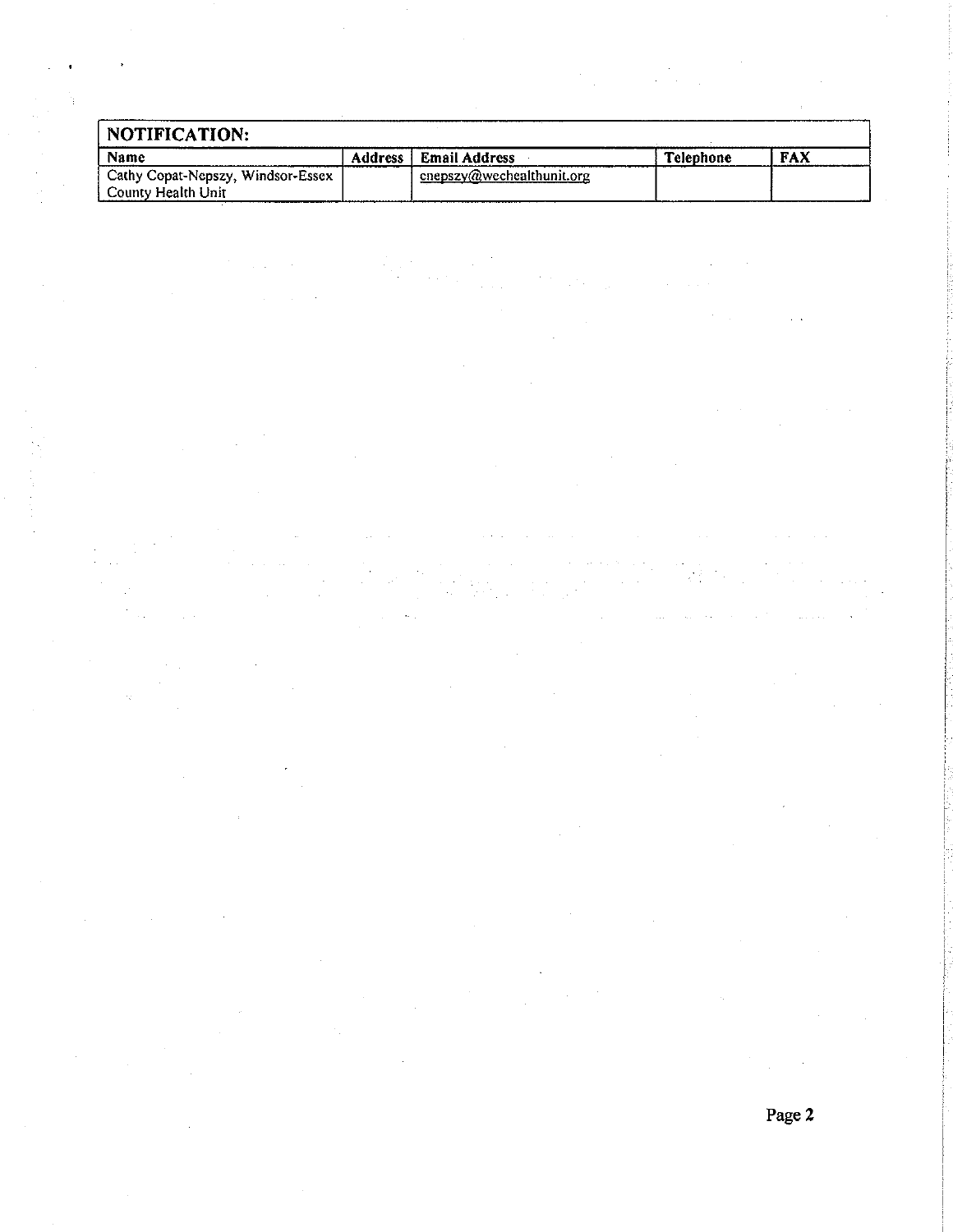

# **Planning & Building Services**

#### **MISSION STATEMENT**

"Our City is built on relationships - between citizens and their government, businesses and public institutions, city and region - all interconnected, mutually supportive, and focused on the brightest future we con create together"

| REPORT#: \$ 23/2015      | <b>Report Date: 10/29/2015</b>    |  |  |
|--------------------------|-----------------------------------|--|--|
| <b>Author's Contact:</b> | Date to Council: December 9, 2015 |  |  |
| Michael Cooke            | <b>Clerk's File #: SPL/12373</b>  |  |  |
| 519-255-6543 ext 6102    |                                   |  |  |
| mcooke@citywindsor.ca    |                                   |  |  |

To: Mayor and Members of City Council

Subject: Open Streets Windsor--Pilot Project Wards 2, 3, 4 & 5

# **RECOMMENDATION:**

- $\mathbf{I}$ . That the route shown in Appendix 'A' BE APPROVED for use in conjunction with "Open Streets Windsor" events planned for Sunday, July 17, 2016 and Sunday, September 18, 2016 from 9:00am to 1:00pm;
- $II.$ That Council APPROVE a transfer of \$45,000 from the Community Energy Sustainability Model project account #7131008 to the Open Streets Windsor project account #7151021 for the purpose of contributing to the expenses related to the 2016 events, with the balance of \$10,000 to be funded from the Environmental Master Plan as part of that mandate;
- Ш. That Administration BE DIRECTED to report back to City Council on the outcome of the 2016 events and discuss options for the consideration of future events.

# **EXECUTIVE SUMMARY**

**N/A** 

#### **BACKGROUND:**

The concept for an Open Streets program originated in the late 1970's in Bogata, Colombia where it is known as a Ciclovia (Cycle way). It involves the temporary closure of streets to vehicular traffic so that people may use them for healthy and fun physical activities like walking, jogging, yoga, biking, and other recreational activities. Today there are more than 90 Open Streets initiatives in Canada and the United States, including the cities of London, Hamilton,

才能的 经公司经济通货单数 医细胞的

Page 1 of 9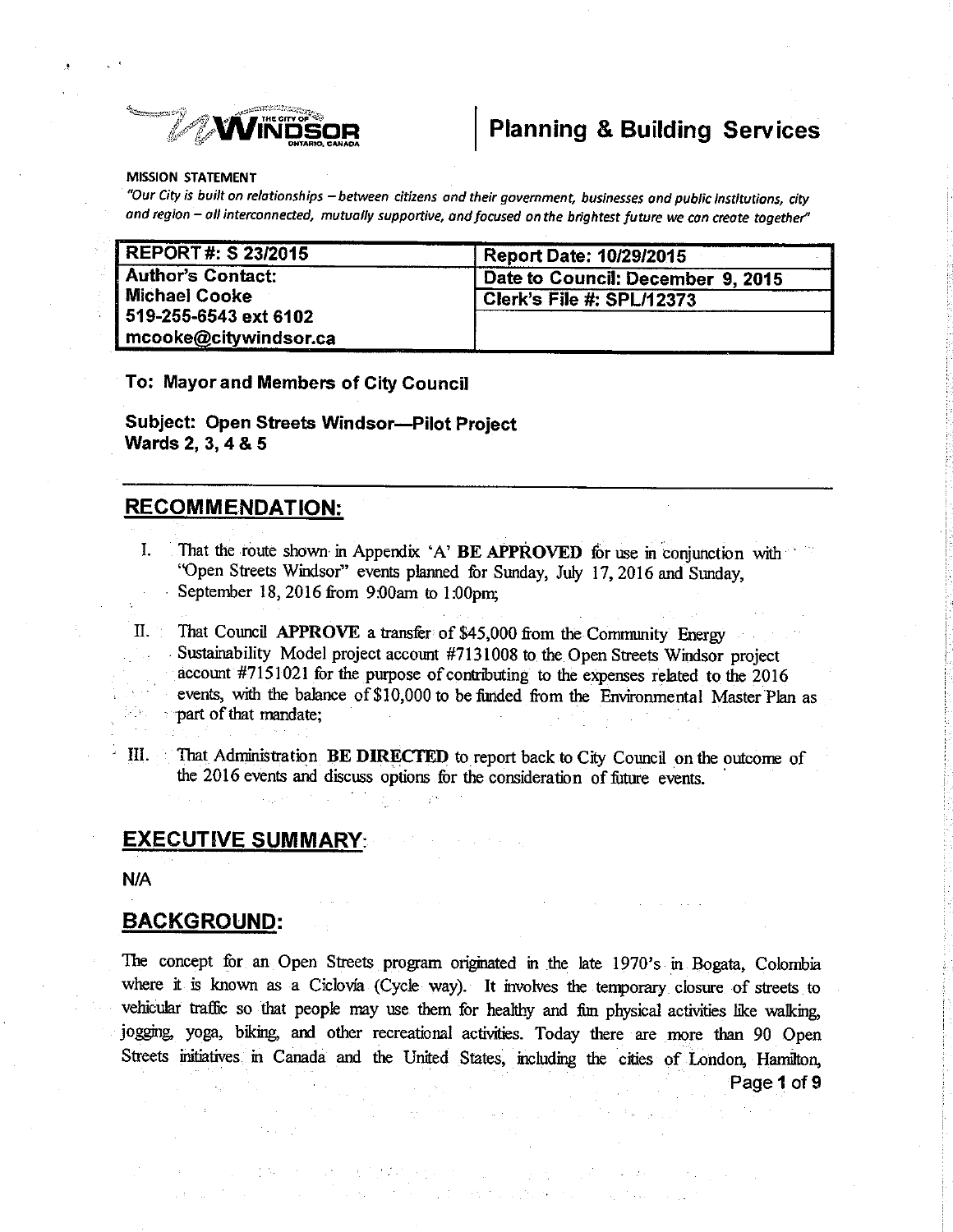Waterloo, Ottawa, Toronto, Seattle, Austin, Philadelphia, Portland, New York City, Buffalo, Ann Arbor, Boston, Chicago, Denver, San Francisco and Los Angeles.

8-80 Cities is a Toronto-based non-profit organization led by Executive Director Gil Penalosa. The philosophy of 8-80 Cities rests on the belief that communities can create vibrant and healthy cities if they ensure that the safety and joy of children and older adults are at the forefront of decision making. In his presentation at the 2013 FCM Sustainable Cities Conference in Windsor and 2015 'Go for Health' presentation hosted by the Windsor-Essex County Health Unit at the Fogolar Furlan Club, Mr. Penalosa described the benefits of transforming cities into places where people can walk, bike, access transit and visit vibrant parks and public places-no matter their age, ability, or social status. Whether considering the needs of an 8-year old or an 80-year old, he believes that cities need to plan for the recreational opportunities for all residents.

8-80 Cities submitted an application to Ontario's Sport and Recreation Communities Fund (OSRCF) to request funding for a project entitled 'Opening our Streets for Sport and Recreation in Ontario'. Windsor, Kingston, Thunder Bay, and Toronto were all invited to be part of the project. On April 22, 2014, City Council adopted Motion M179-2014:

Moved by Councillor Gignac, seconded by Councillor Sleiman,

That Report No. 185 of the Environment, Transportation & Public Safety Standing Committee of its meeting held February 19, 2014 regarding 'Participation in 'Opening Our Streets for Sport and Recreation' Program" BE ADOPTED as presented.

The decision of City Council to participate in this opportunity was based largely on the support it lends to the goals and objectives contained in the City's Community Strategic Plan: Environmental Master Plan; and Official Plan (see Appendix 'B').

# **DISCUSSION:**

Open Streets events are different in every city, including how they are funded, who acts as the lead organization, length of the route, and what type of activities occur along the route. According to the website openstreetsproject.org there are 7 models, which have been employed by different cities in North America. Windsor's event resembles the Portland Model, which has the following characteristics:

- Organization is in the hands of local government;
- $\bullet$ Funding is sourced from both public and private sources; and
- A range of supporting initiatives and activities are included.

Other cities that most clearly follow the Portland Model include New York, NY (Summer Streets); Clearwater, FL; Washington DC (Fort Dupont Park); Albany, CA; Boulder, CO; Pinecrest, FL; St. Louis, MO; Eugene, OR; Redding, CA; and San Antonio, TX.

The specific goals of Windsor's Open Streets events are to:

Page 2 of 9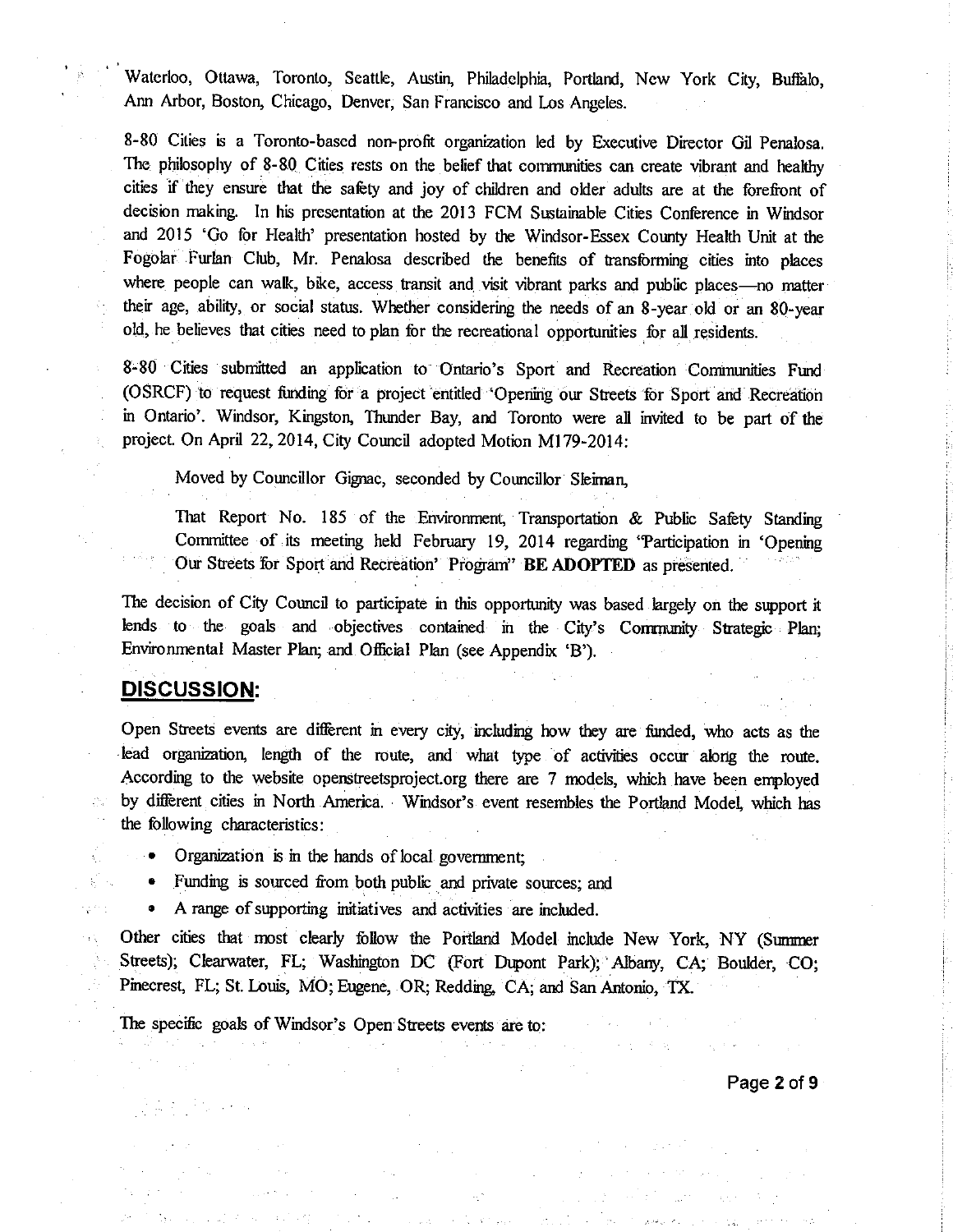- Encourage active transportation and physical activity;
- Encourage community building activities;
- Promote community-led active living initiatives;
- Showcase recently improved streetscapes
- Provide an opportunity for local businesses to participate and promote themselves along the route:
- To showcase options for the construction of complete streets, highlight the benefits of  $\bullet$ . active transportation infrastructure, allow residents to become engaged in the planning and design of roads and streetscapes and gather public feedback - particularly as part of the University Avenue environmental assessment. This goal may be limited to the first Open Streets Event depending on public interest and actual cost realized.

#### **Project Administration and Corporate Charter**

Following City Council's adoption of M179-2014, an internal committee was formed in April 2014 to discuss the implementation of the open streets project. The initial focus was to develop and evaluate options for potential routes and dates as well as to identify staff and financial resources required. Departments with representation on the committee included: Parks, Planning, Recreation & Culture, Transportation Planning, Infrastructure & Geomatics and Environmental Sustainability and Climate Change.

The administration of the project has continued to evolve and expand over the past year. The initial committee has become a steering committee and staff resources have been expanded to include staff from the following departments: Corporate Communications; Information Technology and Finance. Furthermore, a number of sub-committees have been established to assist with the coordination of work required. An organizational chart which identifies the membership of the Steering Committee and the various sub-committees is attached as Appendix  $^{\circ}C$ .

Under the Corporation's project assessment process, it has been determined that this project would benefit from having a corporate charter prepared for Open Streets Windsor. This decision is based on a number of factors related to the scope, budget, visibility and risk level associated with this undertaking. A project charter is being prepared and once finalized it will be submitted to the CAO and Corporate Leadership Team (CLT) for review and approval.

#### **Proposed Dates and Route**

To allow for adequate planning and avoid competing community events, the Open Streets events are proposed for Sunday, July 17, 2016 and Sunday, September 18, 2016 from 9:00am to 1.00pm. The dates and times were selected to coordinate the logistics associated with street closures and to also minimize disruption to local businesses and residents. Future events and routes would be subject to consideration of City Council after these first events are evaluated.

The proposed route is close to 8 kilometres in length-numing east/west between the communities of Sandwich and Ford City primarily along Sandwich St., University Ave and Page 3 of 9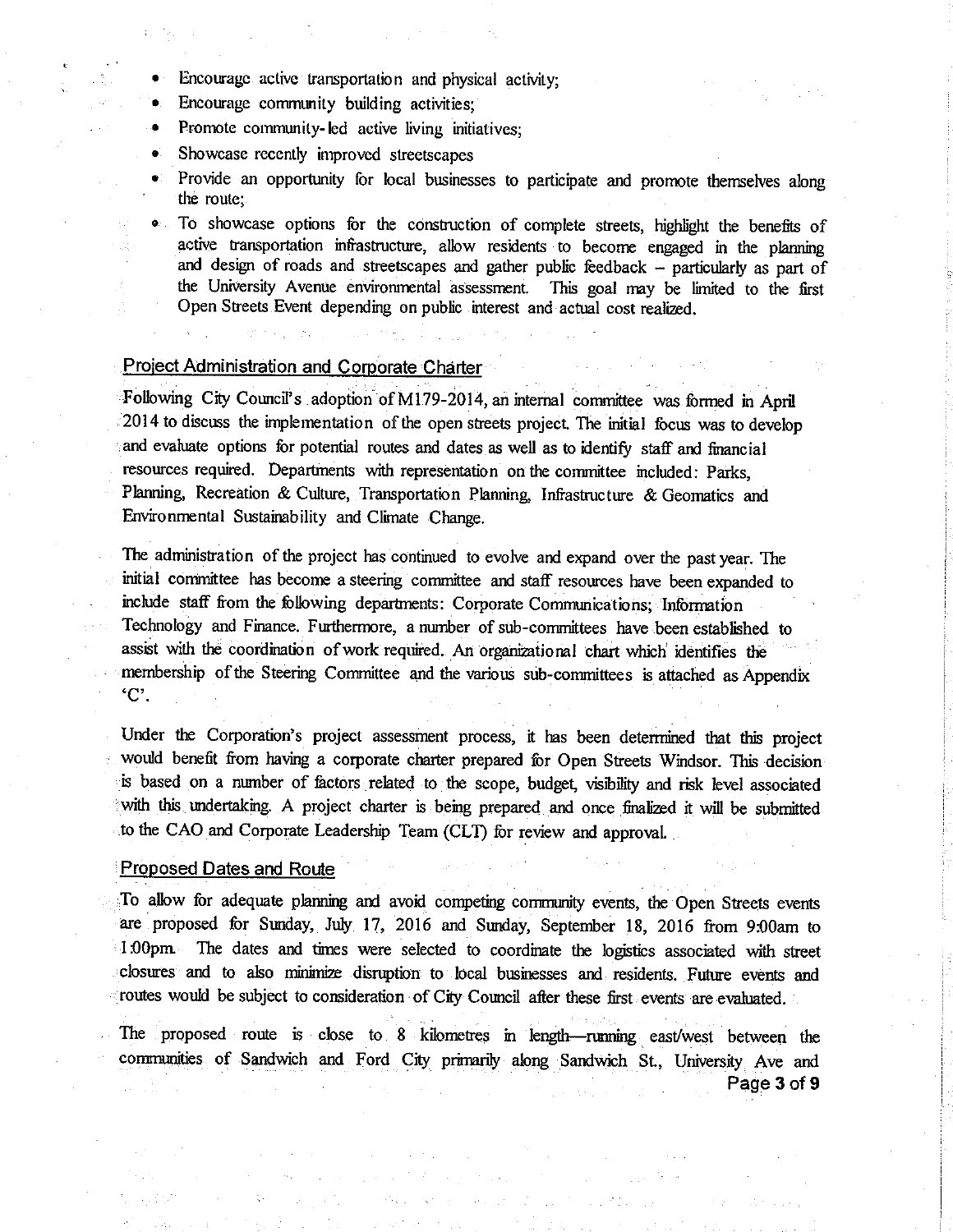Wyandotte St. E. (Appendix 'A'). The route passes through municipal electoral wards 2, 3, 4, and 5, and includes five of the City's nine business improvement areas, namely: Olde Sandwich Towne; Downtown Windsor, Wyandotte Town Centre, Walkerville and Ford City.

#### Logistics and Special Events Resources Team (SERT)

ÿ.

A traffic control plan is being prepared with the assistance of the corporation's Special Events Resources Team (SERT). As per the typical SERT process, a traffic control plan signed by the City Engineer, the Executive Director of Operations and Windsor Police Services will be in place prior to each event date. As the chair of SERT, Mike Taylor (Recreation & Culture) has held preliminary meetings with key stakeholders including: Windsor Police Services; Windsor Fire and Rescue; Essex-Windsor Emergency Medical Services; Transit Windsor; Traffic Operations; and area BIA's. Once completed, the plan will outline traffic safety measures that are needed for each Open Streets event and Emergency Services will be notified accordingly.

The following outline provides some of the primary measures that will be identified in detail in the traffic control plan.

There are 23 signalized intersections along the proposed route. It has been identified that some of these intersections will be staffed by Windsor Police Services in order to allow vehicular traffic to cross the route when they approach a green signal. In a similar way, staff and traffic control measures will be in place to allow the open streets participants to pass through these intersections when they approach a green signal.

At other locations, both signalized and non-signalized intersections along the open streets route will be completely closed to prevent vehicles from entering or crossing the route. These locations will be stationed by trained volunteers and traffic control measures (e.g. construction barrels and signage) will be in place. In all instances, where the full closure of a road is being planned, "Local Traffic Only" signs will be placed in the surrounding area to notify motorists.

The traffic control plan will provide details for each intersection and alley (including some parking lot locations as required) along the route including required staffing and all traffic control devices. Traffic Operations has identified that since the event has a duration of only 4 hours, signal timings will not be adjusted. Windsor Police Services will be directing traffic at key intersections.

Typically temporary road closures use barricades to block vehicular access. Due to the high volume of intersections for this event, it has been determined that there is an insufficient number of barricades available, and through consultations with Operations staff, it has been identified that construction barrels will also be used where appropriate. Traffic barrels are acceptable equipment under the Highway Traffic Act. It is estimated that the minimum number of construction barrels required for an event of this scale is approximately 250. As there is a limited supply of city-owned equipment of this nature,

Page 4 of 9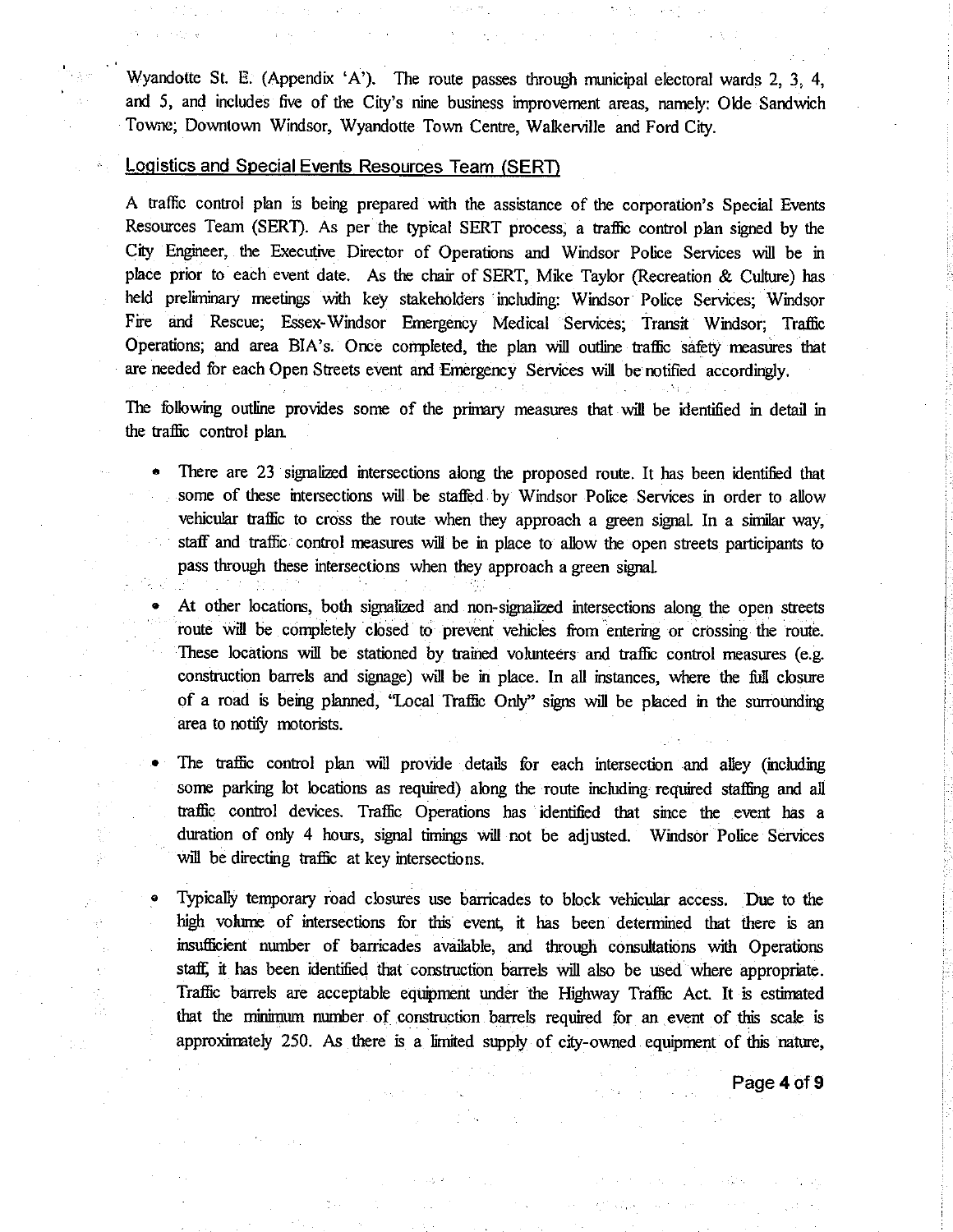arrangements are being made with the local construction industry to have the required number of barrels provided.

- A number of trained staff and volunteers will be assigned a role as "Route Ranger". These individuals will have a bicycle and will be responsible for patrolling a defined segment of the open streets route to ensure all traffic control measures are in place and that volunteers are provided with an opportunity to ask questions or present suggestions as the event occurs.
- Public Works Operations will be engaged for post event street sweeping and garbage collection services and evaluation and maintenance activities respecting the condition of the road surface within the event route.

#### Route Programming/Activity Hubs

Activity Hubs are planned roughly every kilometre along the route. Each Business Improvement Association will have the opportunity to program its own activity hub. Hubs are also being planned near the Windsor International Aquatic and Training Centre and Ernest Atkinson Park. The locations of the hubs may change as the event planning proceeds. The approximate location of the hubs are identified on the maps in Appendix 'A'.

A transportation hub is being planned to mock-up a section of University Avenue West with complete streets transportation infrastructure alternatives. This will provide participants with an opportunity to re-imagine and experience University Avenue with options that accommodate a range of users. The public will have an opportunity to provide feedback, which will inform an upcoming Environmental Assessment study for University Avenue. This hub is planned to be provided at one Open Streets Event to be selected based on timing alignment with the study schedule.

### Organization and Public Outreach

 $\label{eq:2} \mathcal{L}(\mathcal{L}_1) \neq \mathcal{L}(\mathcal{L}_2)$ 

i Denga

 $\sim 10^{-1}$ 

Organization of the Open Streets events will require administrative and volunteer resources to plan and implement the program. Administrative staff involved to date include: Recreation and Culture; Parks; Transportation Planning, Planning and Building; Public Works, Corporate Communications; Environmental Services; Risk Management; Information Technology and Finance.

Several departments, agencies and organizations will be consulted including: Traffic; Transit Windsor; Fire and Rescue; Parks; Recreation and Culture; Environmental Services; Risk Management; 311; Corporate Communications; Public Works Operations; Windsor Police Services, Community Development and Health Services; University of Windsor; Windsor-Essex County Health Unit; Essex Windsor Emergency Medical Services and Business Improvement Associations along the proposed route.

 $\Delta \sim 10^{11}$  km

**Sample** 

**Contractor** 

and the company

Λ.

 $\sim$ 

Page 5 of 9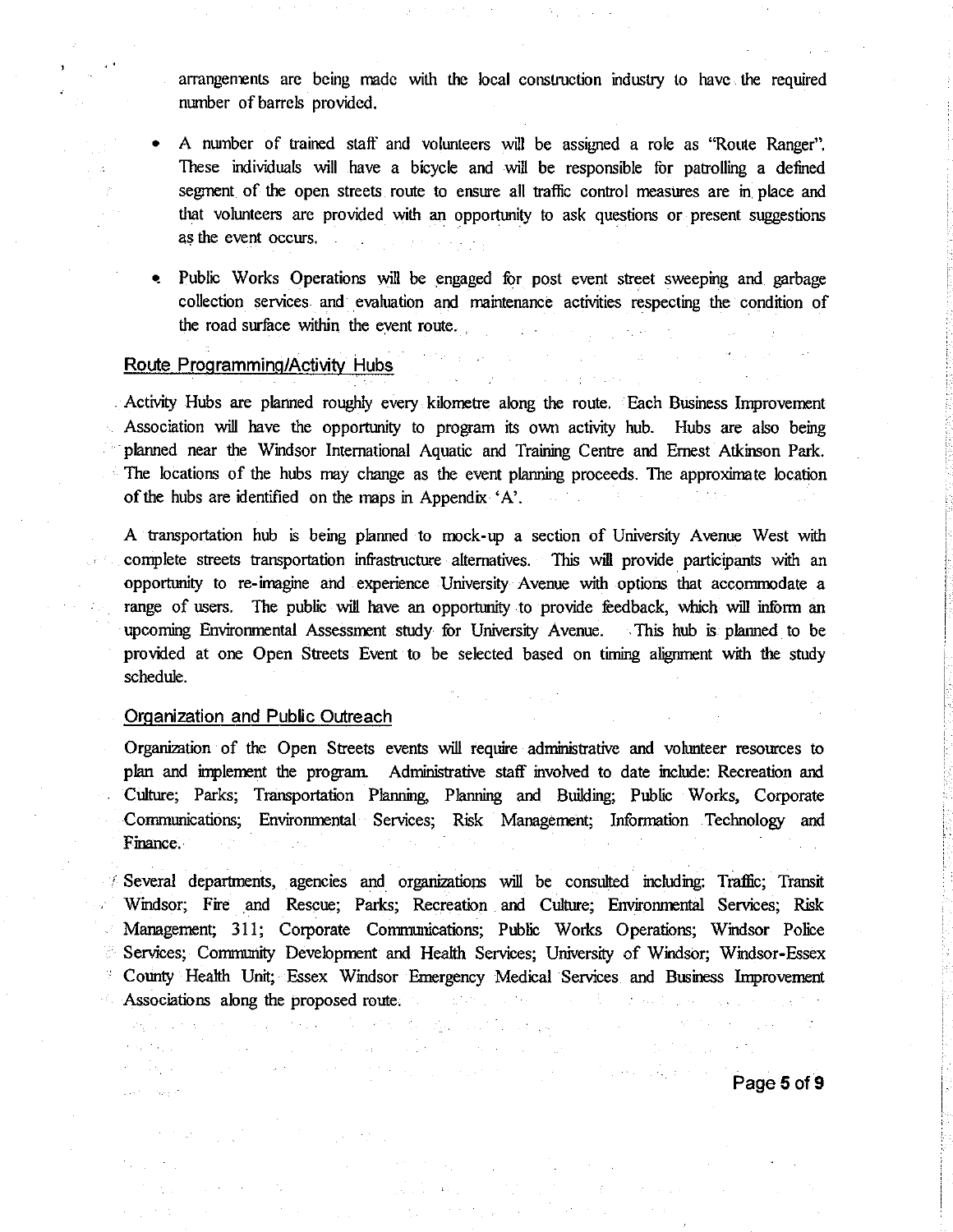Businesses not part of a BIA and residents along the route will be notified regarding the Open Streets events. Administration has received positive feedback through preliminary consultation with BIAs along the proposed route and they have expressed an interest in participating. Community organizations and volunteers will be essential to making the events successful. Outreach to organizations will begin as soon as the 2016 dates and route are approved.

At the April 7, 2014 meeting of City Council, CR 89/2014 was adopted and provided approval for the redesign of University Avenue West as part of a Municipal Class Environmental Assessment (EA). Administration is planning to include one component of the public consultation process for the EA by creating a "transportation hub" on University Avenue West during one of the 2016 open streets events. It is anticipated that this will enhance the public consultation process.

#### Marketing and Promotion

The Marketing and Promotions Sub-Committee has prepared a detailed 'Communication Plan'. The goal of the plan is "to educate residents, businesses and potential event participants on how an Open Streets event can positively impact the community—as this is a first-time event in Windsor—and to provide basic details like how, when and where for the benefit of those who will be impacted and/or in attendance. The plan also identifies: stakeholders; audiences; key messages and internal and external communication strategies. A complete copy of the Communication Plan will be included in the proposed corporate charter.

# **RISK ANALYSIS:**

There are no critical or significant risks associated with this report. The risks detailed below all present a moderate risk to the Corporation, and if not addressed, may impact the ability of the event to move forward.

#### **Resource Risks**

One of the major challenges in implementing the Open Streets event will be the recruitment and Preliminary estimates indicate that approximately 200 volunteers organization of volunteers. will be needed for each event. While the risk level is moderate, having too few or undertrained volunteers could result in logistical difficulties (e.g. conflicts between participants and vehicular traffic) and potentially could cause the event to be cancelled. To ensure adequate volunteers are available to assist with the events, it is recommended that the steering committee (with help from the Marketing and Promotion Sub-Committee) reach out to the public with a call for volunteers. ήų, Risk has also been minimized by reaching out to staff in other departments who have recently  $\frac{1}{2} \sum_{i=1}^n$ recruited volunteers to assist with conducting of local city-run events. Work is underway to arrange for a sharing of existing volunteer databases.

Page 6 of 9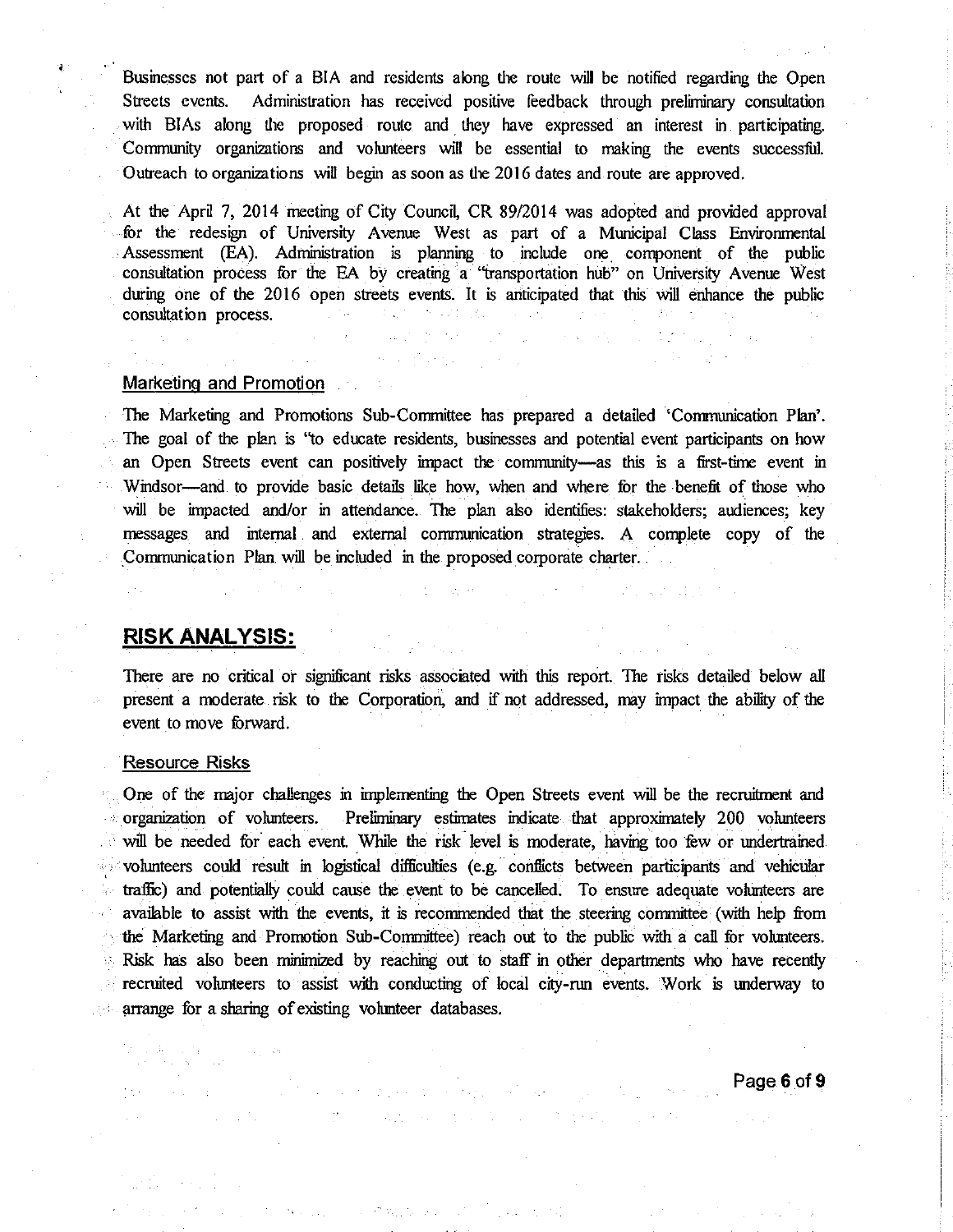Due to the road length of the event and number of planned road closures, the quantity of construction barrels and/or barricades needed exceeds the in-house supply. Arrangements are being made to borrow the required number of barricades from a local construction firm so as to minimize risk.

#### **Timing Risk**

Due to the significant amount of planning required to implement the event, it is recommended that Council make a decision on the proposed dates, route, and budget at the time this report is considered. Once approved, the work will continue to finalize all arrangements for the 2016 Open Streets events.

#### **Cross-Corporate Impact Risk**

Implementation of the Open Streets event will impact a number of City departments—requiring staff and equipment resources to be committed. To ensure adequate staff and physical resources are dedicated it is recommended that Council formally direct the appropriate City departments as part of the Steering Committee and various Sub-Committees set out in Appendix 'C'. Meetings have been held with Windsor Police Services to discuss options regarding the assignment of a sufficient number of police personnel to ensure that participants in the Open Streets event can safely move along the route. While the risk is moderate, without having sufficient police personnel on-hand there is a risk of conflicts occurring between event participants and vehicular traffic at select intersections which can result in potentially dangerous situations. Furthermore, without the assurance that sufficient police staff can be deployed for this event there is a risk that it could be cancelled.

Staff in Risk Management have suggested that the proposed route should be evaluated by Public Works Operations staff to determine the condition of the road surface and identify locations where patch repairs may be needed to minimize potentially hazardous situations. Public Works Operations staff will need to be consulted on the best approach to ensure that the condition of the road surface is assessed and repaired as needed. The cost of any required patching and repairing has not been identified in this report.

The Environmental Services Manager has been consulted on services related to post event street sweeping and refuse collection. The cost of these services has been included in the budget (Appendix D). Consultation will continue with all internal departments and external agencies once the route and event dates are confirmed to ensure risk in minimized.

# **FINANCIAL MATTERS:**

Administration has prepared preliminary estimates associated with holding open streets events. Given that there are a number of one-time costs, the first event will have a higher cost than subsequent events. The first event will have an approximate cost of \$32,000 (see Appendix D). The events that follow will be reduced to approximately \$21,800 per event. The total estimated Page 7 of 9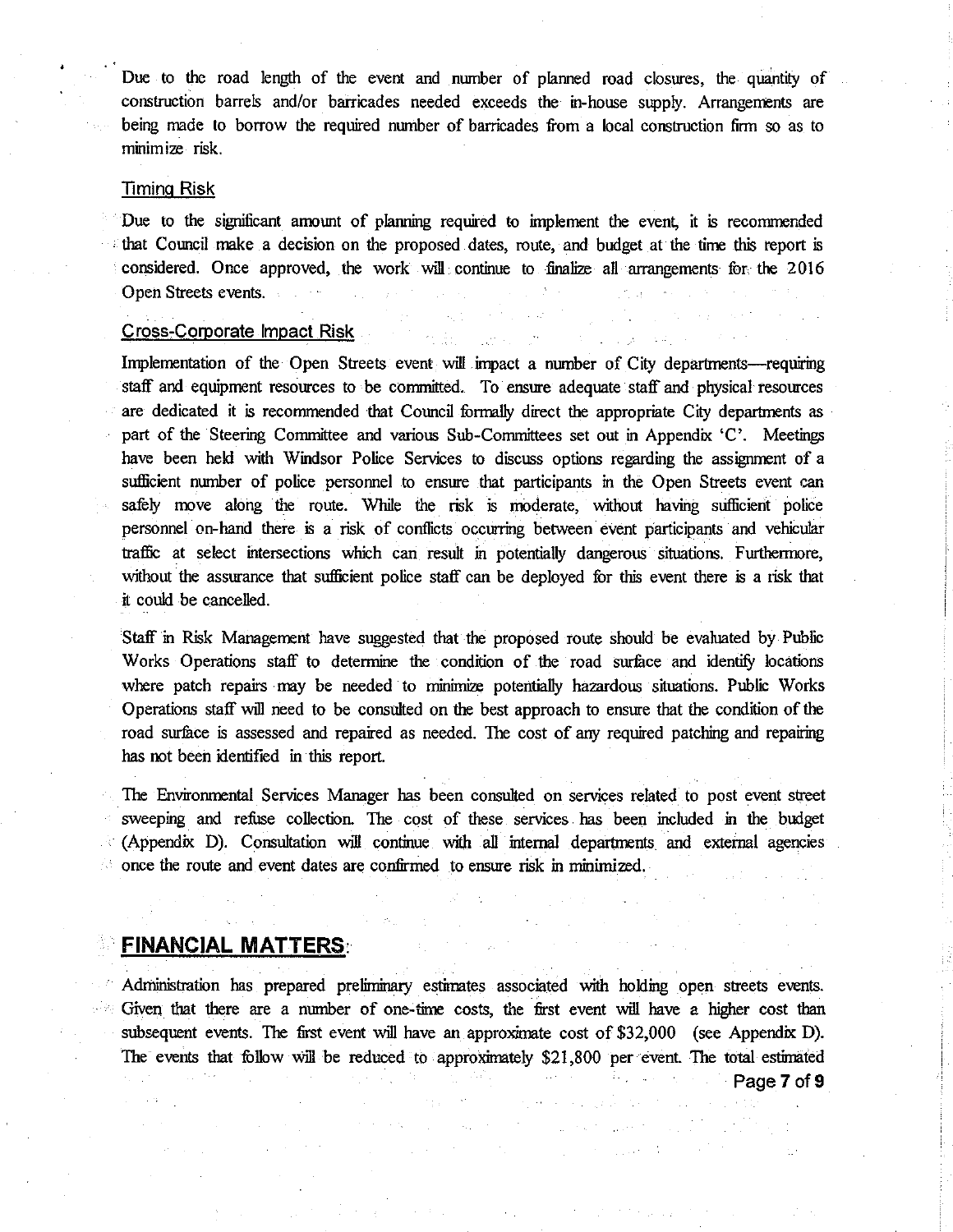cost of holding the two events proposed for 2016 is \$53,800. Event costs will be funded by the Open Streets capital account #7151021 if the recommendations contained in this report are approved to allow for the transfer of funds from the Community Energy and Sustainability Model account. The cost includes such items as: policing; marketing and promotion; public notification; prograurming at hubs; signage; vohnteer support and contingencies. Appendix 'D' provides preliminary estimates of the major costs associated with the operation of events being planned.

Administration has identified funding from the following source to be transferred to the Open Streets Windsor capital account  $#7151021$  to address event expenses including:

- \$10,000 has been allocated from the Environmental Master Plan (EMP) budget given that  $\sim$  the goals of the EMP are aligned with the goals of Open Streets Windsor.
	- \$45,000 from the Community Energy and Sustainability Model project #7131008 given that it is aligned with the goals of Open Streets Windsor subject to the Council approved recommendation in this report. The balance available in the project is in excess of \$65,000 therefore sufficient funds are available for this transfer.

Following the completion of the 2016 open streets events, a report will be prepared for City Council to report on the evaluation and to advise of options for the planning of future events.

# GONSULTATIONS:

Preliminary corsultation to-date has included affected BIAs and the Widsor-Essex County Health Unit. Once the route has been approved, marketing and promotion efforts will formally begin. Residents and businesses along the route will be notified through a combination of flyers and media outlets. The five BIA's included in the route have indicated that they are all very interested participating in these events. The Ottawa Street, Pillette Village, Erie Street and Okle Riverside BIA's (which are not included in the proposed route) have asked for the route to be lengthened or changed (now or for future events) so as to include their BIA's, Administration has indicated that options concerning changes to the proposed route or consideration of alternate routes can be considered for potential future events.

Given that this event is the first if its kind in Windsor, and that it is very large in both size and scope, it is anticipated that the corporate charter will provide additional clarification regarding  $\theta$  the allocation of all resources needed to ensure that these events are successful.

The following list represents those who have been directly and provided information needed to prepare this report:

Greg Atkinson, Planning & Building Services, Phone 519-255-6543 x6582

Pina Ciotoli, Information Technology, Phone: 519-255-6100 x6373

Mike Clement, Parks, Phone: 519-253-2300 x2736

Michael Cooke, Planning & Building Services, Phone: 519-255-6543 x6102

Page 8 of 9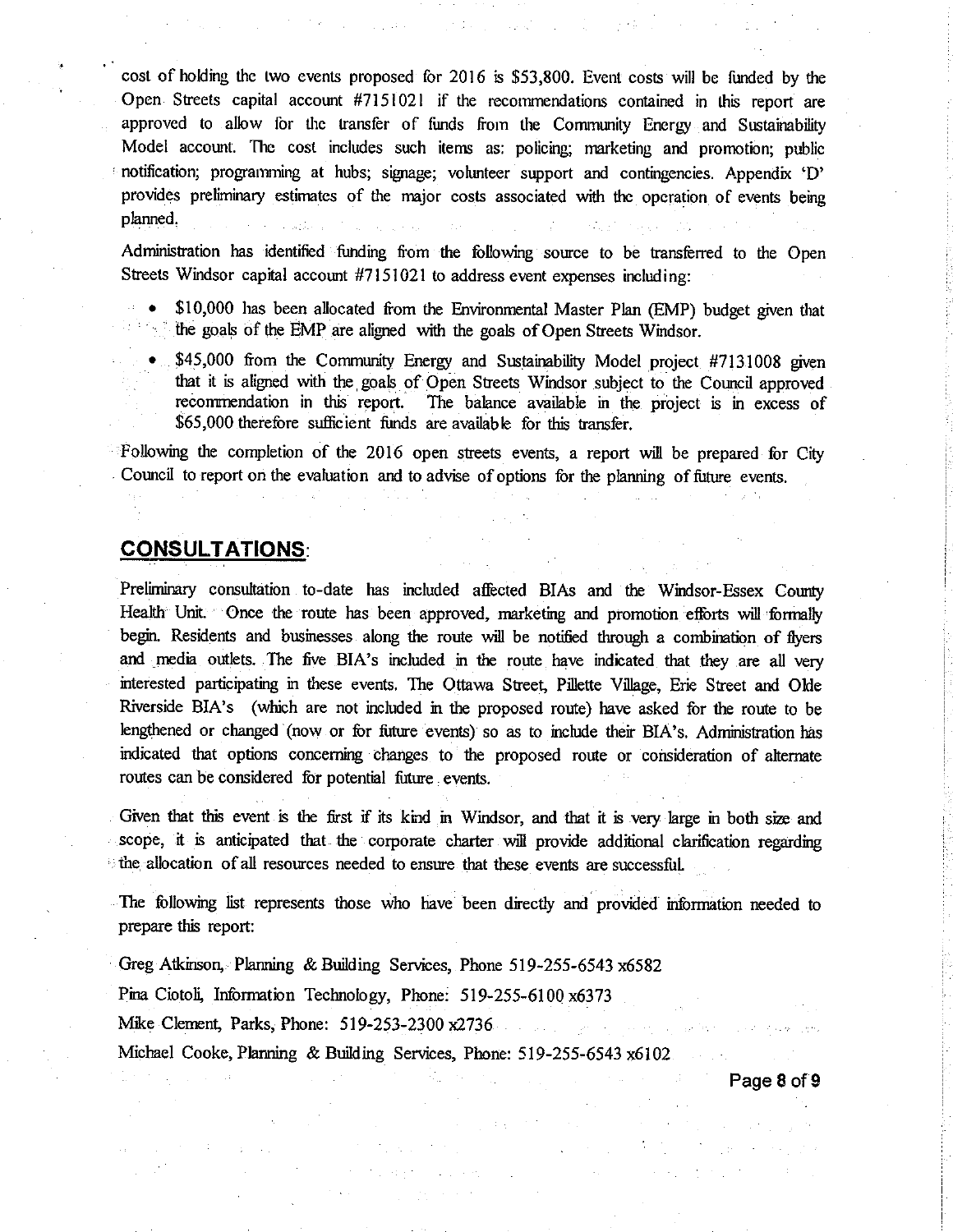Josette Eugeni, Operations, Phone: 519-253-6247 x6418 Stefan Fediuk, Parks, Phone: 519-255-2300 x2737 Thom Hunt, City Planner, Phone: 519-255-6543 x6897 Wes Hicks, Infrastructure and Geomatics, Phone: 519-255-6257 x6490 Jennifer Kehoe, Human Resources, Phone: 519-255-6515 x6417 Jennifer Leitzinger, Operations, Phone: 519-255-6247 x6002 Don Nantais, Finance, Phone: 519-255-6543 x1668 Rosemary Menna, Real Estate & Risk Management, Phone: 519-255-6100 x6197 Averil Parent, Pollution Control, Phone: 519-253-7111 x3290 Karina Richters, Pollution Control, Phone: 519-253-7111 ext. 3226 Mary Rodgers, Corporate Communications, Phone: 519-255-6100 ext. 6686 Simona Simion, Planning & Building Services, Phone: 519-255-6543 x6397 Mike Taylor, Recreation and Culture, Phone: 519-253-2300 x2716 Brittney Yeats, Chief Administrative Office, Phone: 519-255-6100 x6479 Inspector Geoff Dunmore, Windsor Police Services, Phone: 519-255-6700 x4121 Paul Bouliane, Operations, Phone: 519-255-6247 x6727 City of Windsor Special Events Resources Team (SERT)

# **CONCLUSION:**

Participating in the Open Streets movement offers numerous community benefits related to physical activity, active transportation, and social, economic, environmental, and civic pride. It is recommended that Council approve the proposed route, dates, and use of city resources to ensure a successful event.

# **APPENDICES:**

Appendix A: Maps of Proposed Open Streets Windsor Route Appendix B: Supportive Goals and Objectives of Corporate Plans Appendix C: Steering Committee and Sub-Committee Representatives **Appendix D: Estimated Expenses** 

**Contract Contract** 

 $\gamma$  , and the second constant is a second constant of the second second second second second second second second second second second second second second second second second second second second second second second s Page 9 of 9  $\mathcal{A} \in \Theta(\mathcal{A}^{\mathcal{A}}_{\mathcal{A}}(\mathcal{A}^{\mathcal{A}}_{\mathcal{A}}))$  $\label{eq:3.1} \left\langle \left( \hat{A}_{\alpha \beta} \right) \right\rangle = \left\langle \hat{A}_{\alpha \beta} \right\rangle = \left\langle \left( \hat{A}_{\alpha \beta} \right) \right\rangle = \left\langle \hat{A}_{\alpha \beta} \right\rangle = \left\langle \hat{A}_{\alpha \beta} \right\rangle = \left\langle \hat{A}_{\alpha \beta} \right\rangle = \hat{A}_{\alpha \beta}$ **TERRIT Service Community**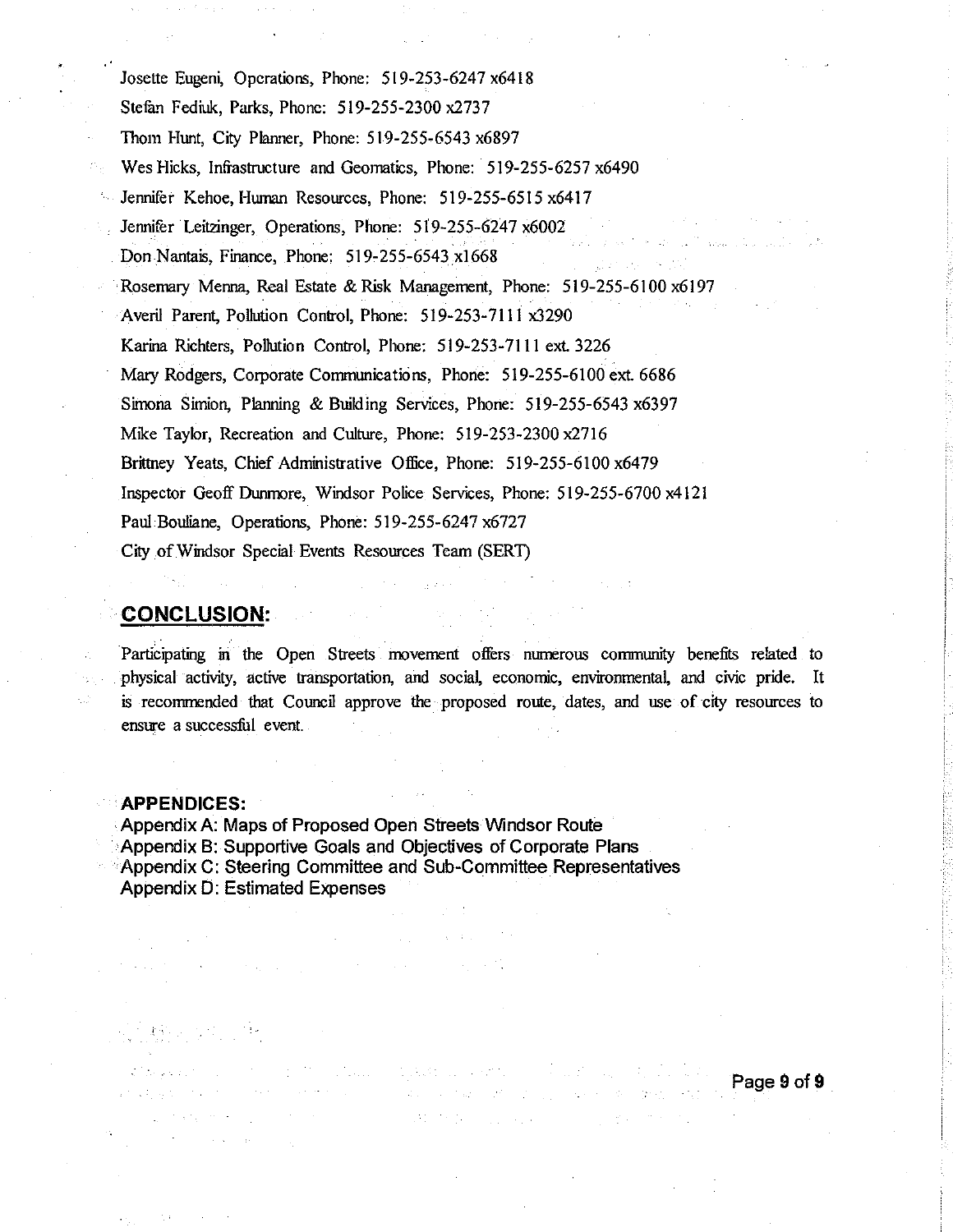Appendix A: Proposed Open Streets Windsor Route (Segment 1: Brock St to Sunset Ave)

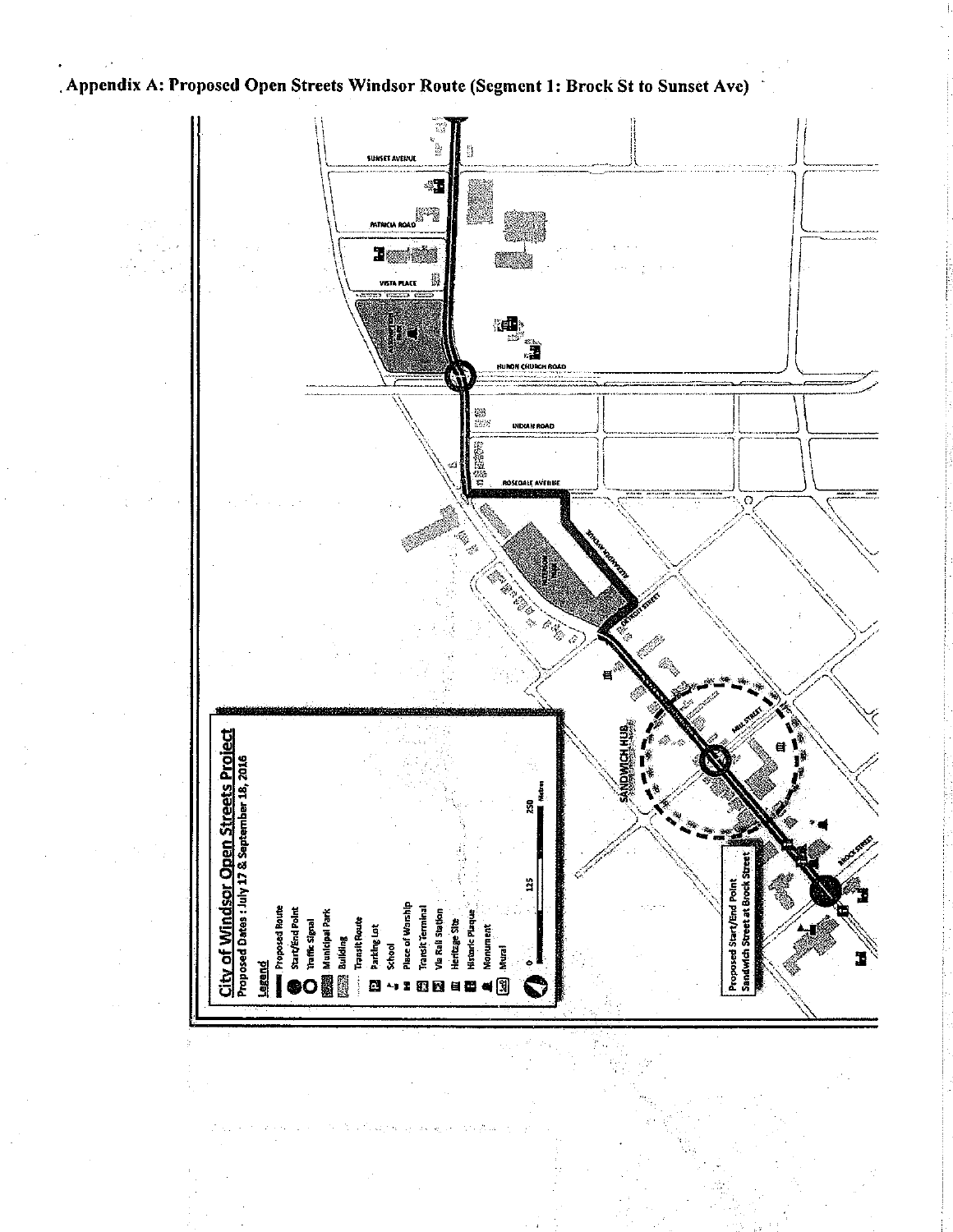Appendix A: Proposed Open Streets Windsor Route (Segment 2: California Ave to Oak Ave)



 $\overline{a}$